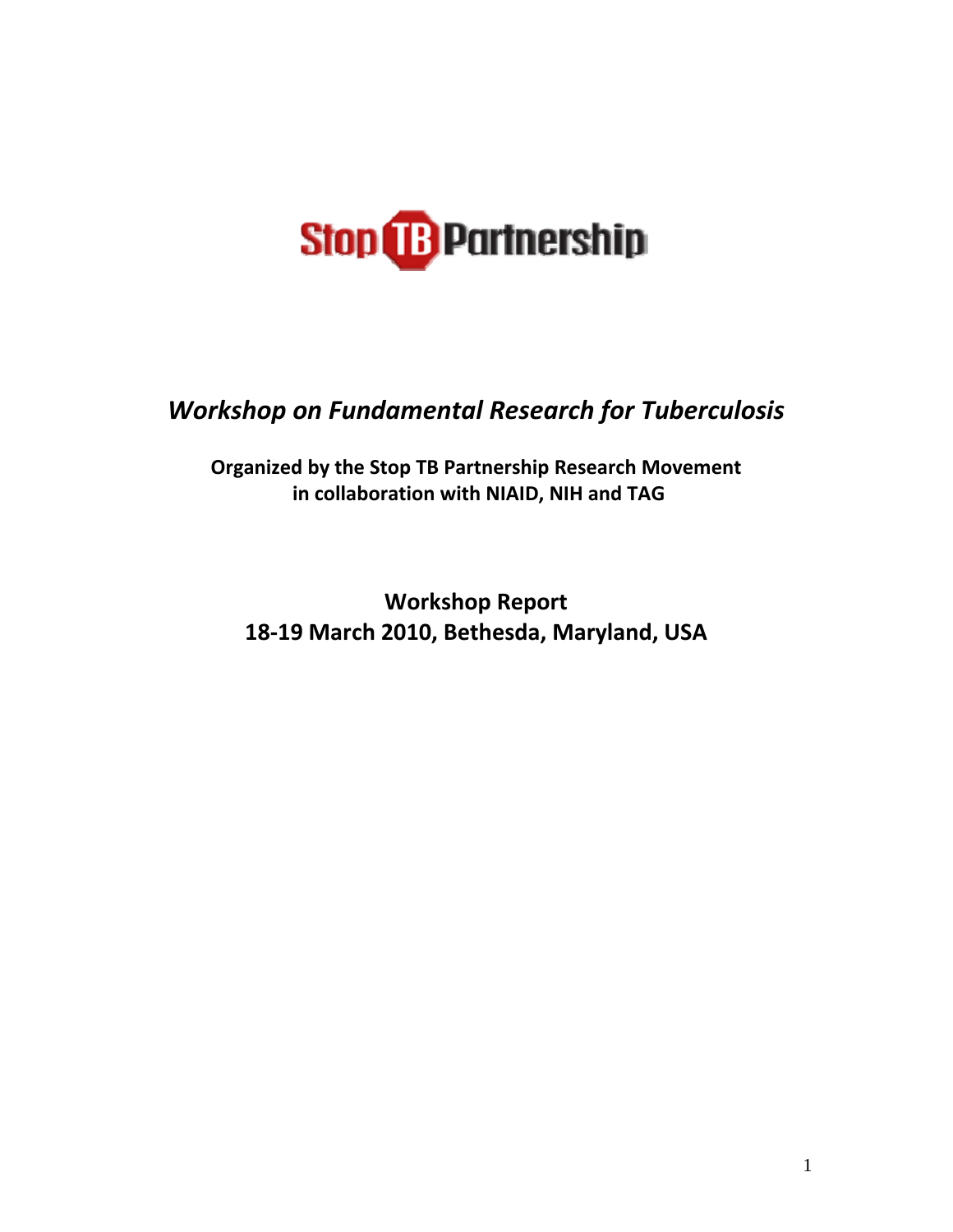Recognizing fundamental science as an integral part of an aggressive, transformational research response to the continuing global TB epidemic is one of the most pressing issues of our time. To re‐define the scope and contribution of fundamental research for TB control, the TB Research Movement of the Stop TB Partnership, in collaboration with NIAID/NIH and TAG, have organized a workshop to identify fundamental research questions that underpin development of new diagnostics, drugs and vaccines that are needed to meet the goal of elimination of TB by 2050.

# **Objectives of the workshop:**

The *overall goal* of the workshop was to define the most pressing priority questions that need to be addressed to drive the innovation needed for expedited development of new drugs, diagnostics and vaccines for TB control.

# The *specific objectives* were:

1. to identify the fundamental research questions that are critical for the development of new drugs, diagnostics and vaccines to control TB;

2. to identify technical and intellectual gaps in basic research that impede answers to these fundamental questions;

3. to gather input into the development of a roadmap for the contribution of fundamental research towards the goal of elimination of TB by 2050;

4. to outline methods to estimate the funds needed to adequately support fundamental research to meet the objective of elimination of TB by 2050.

The first day of the workshop was aimed at highlighting key knowledge gaps in the natural history and epidemiology of TB, the pathogen, the host, the host-pathogen interaction and the overall dynamic nature of development of TB disease. These gaps were then broadened on the second day of the workshop, to address how they impact the development of new drugs, vaccines and diagnostics and why addressing these questions is critical to make a quantum leap in the development of new tools for TB control.

# **DAY ONE:**

# **1. Opening Session:**

**Anthony Fauci,** Head, National Institute of Allergy and Infectious Diseases, NIH, opened the meeting by reminding us that although TB has a huge public health impact, innovations in TB science have not followed due to lack of resources. Global investment in TB lags well behind many other diseases. In his keynote address at the Pacific Health Summit in Seattle in June 2009, Dr Fauci mentioned MDR/XDR TB as important areas of focus and concern, but stressed that fundamental research needs are much broader and have to include all aspects of TB. While NIAID is already supporting a comprehensive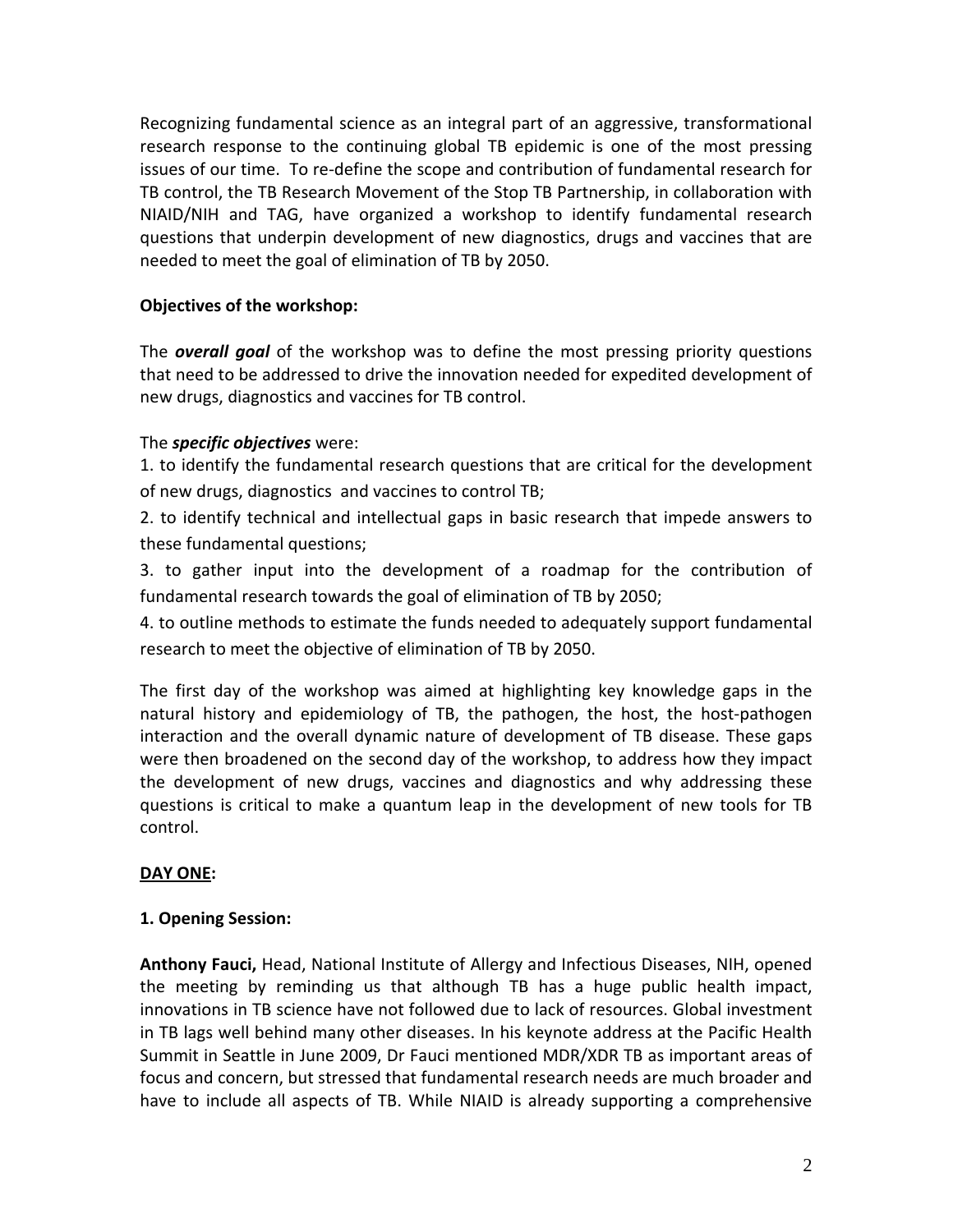research agenda, the details of biomedical research in TB the scientific work is a work in progress and will be influenced by the outcome of this meeting. TB, together with Malaria and HIV, is and remains a high priority in NIAID's Global Health Research Agenda. A clearly focused, collaborative fundamental global research agenda is the key to engaging funders and stakeholders in the continued support for this disease.

**Marcos Espinal,** Executive Secretary, Stop TB Partnership, expressed that, to eliminate TB as a public health concern, the community needs new tools, many of which are currently in the experimental stage. The overall mission of the Stop TB Partnership is to reduce the incredible social and economic toll of TB which poses a significant burden on individuals and societies. The Stop TB partnership is an open, global organization that established focused working groups that define and address key TB research and control questions to help coordinate efforts and drive the needed advances forward. The Global Plan to Stop TB is the business plan for the efforts of the Stop TB Partnership to halve mortality from and prevalence of TB by 2015. At its half way point, the current Global Plan is being revised to highlight, for the first time, the importance of fundamental science as a critical component in the development of new tools.

**Christian Lienhardt** explained the role and objectives of the TB Research Movement, which is part of the Stop TB Partnership and is the driver for this workshop. He reminded that the Global Plan to Stop TB 206‐2015 outlines strategic directions for all activities needed to control and eventually eliminate TB by 2050, and proposes costs and funding needs to achieve these goals. While global TB control achievements are on track with the Millennium Development Goals, control efforts are lagging behind for many high burden countries, particularly in sub-Saharan Africa. At the current rate of decline of global TB incidence (about 1% a year), the target of elimination of TB (defined as less than 1 case per 1,000,000 population) will not be achievable by 2050. The current trajectory of decline can only be improved through novel tools used in combination with existing and continuously improved control strategies. The goal of the TB Research movement is to analyze the current gaps in fundamental knowledge that underpins the development of new tools and strategies for TB control, identify needs for funding, and promote the integration of global biomedical science agendas that address the continuum of research needed in TB. This is the first meeting ever in which the Stop TB Partnership addresses the importance and need for integration of fundamental research into the global TB control agenda, so outputs from this workshop are highly anticipated.

**Mario Raviglione**, head of WHO's Stop TB Department, provided the perspective of the WHO TB control strategy. The component 6 of the strategy calls for more research, including research to develop new diagnostics, drugs and vaccines and programme‐ based operational research to introduce new tools into practice. Dr. Raviglione articulated that high quality research data, as well as transfer of technologies to high burden countries are key for successful implementation of new and improved TB control strategies. To facilitate improvements in TB control, the WHO provides norms,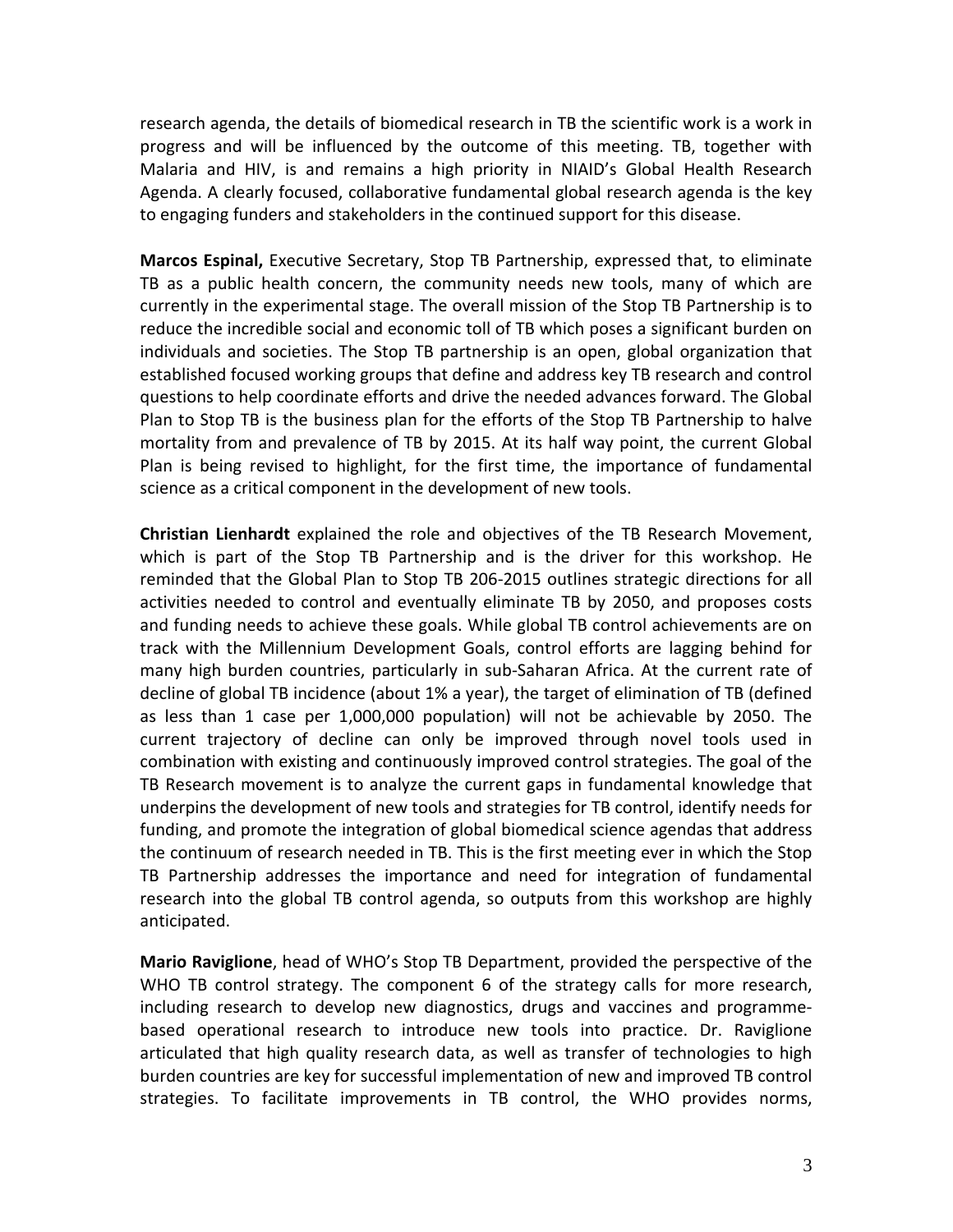standards and policies. This workshop on fundamental research is considered to be a key component for promoting the importance of research for new strategies for TB control.

**Christine Sizemore** provided a summary of the overarching goal of the workshop – the definition of fundamental questions in TB that need to be addressed to drive innovation and ultimately improve human health. Fundamental research questions underlie all aspects of TB care and control and are addressed through studies in basic, translational, clinical, epidemiological and operational research disciplines. Answers to fundamental questions in TB provide the knowledge needed to develop new diagnostics, treatment regimens, and preventive strategies, most importantly, vaccines. A roadmap of key overarching fundamental questions is urgently needed to provide a unifying framework for all areas of science, independently of product development goals. For this, participants in this workshop are asked to articulate and discuss knowledge gaps and provide common ground for the development of global fundamental research agenda for cross disciplinary research.

**Gilla Kaplan** started the scientific sessions of the workshop by suggesting how to define the types of fundamental research questions that provide a common framework for scientific disciplines. Since TB is driven by the close relationship of the pathogen and the host, four basic research questions emerge:

- 1. Why do only some persons get disease and others don't  $-$  this question outlines the importance of the study of the natural history and epidemiology of TB.
- 2. How do we identify those who are infected and those persons at highest risk of developing disease – this question provides the foundation for the development of preventive and diagnostic strategies.
- 3. Why do not all persons respond fully to treatment answers to this questions will shed light onto the current action and mechanisms of TB drugs, the importance and utility of regimens and how these can be improved.
- 4. How to we interrupt progression from exposure to infection and from infection to disease – an understanding of what constitutes successful control of infection by the host versus development of disease is critical for the development of diverse vaccination and other TB prevention strategies.

These fundamental questions are complex and cannot be addressed without close coordination and collaboration among research communities and disciplines. While each scientific discipline can make significant contributions to each question, we, as a community need to put the "big picture" of TB back together to understand this human disease scientifically through collaborative activities.

# **2. Setting the stage : the Epidemiology of TB**

*The scientific sessions on both days provided much more detailed information than can be summarized here. Fundamental questions that were defined and discussed are listed in annex 1.*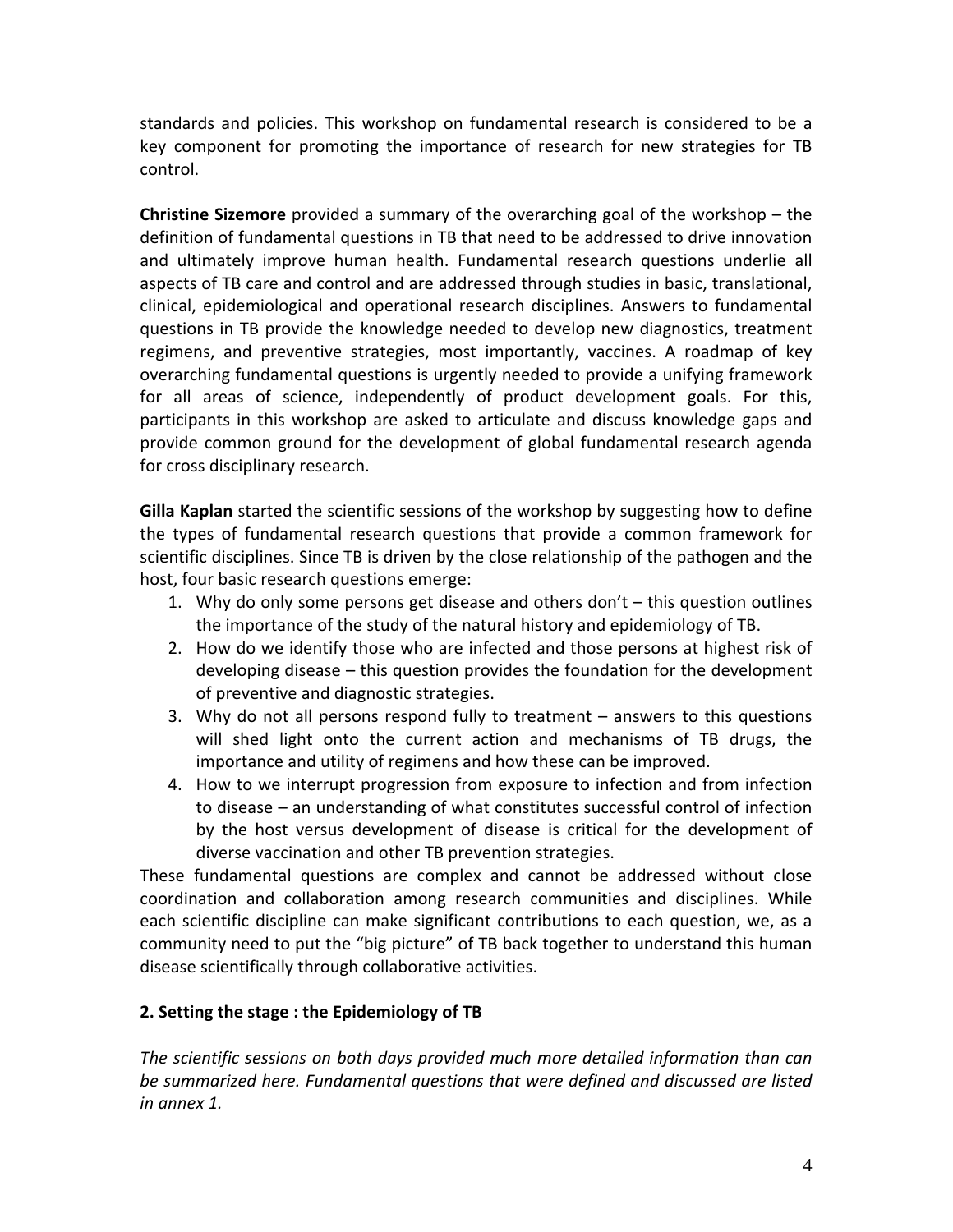**Chris Dye** began his summary of key epidemiologic issues in TB by discussing the decline in TB incidence in Alaskan Eskimos in early 50's. In this community, cases decreased by an unprecedented 13% per year, deaths by 30% a year. This decline was only possible through an increase in the combined efforts in intensive case finding, treatment, BCG vaccination of infants and preventive therapy. With the current tools for control of TB, it will require similar combinations of activities to reduce global TB incidence to below 1/1,000,000. Currently, global TB is focused on expansion of DOTS in high burden countries to arrive at the target of curing 85% of all enrolled and treated patients. In the public sector, most persons with TB are treated in DOTS programs who strive to meet similar global targets each year. In this environment, 10 million new cases are expected in 2010 and rates are still increasing despite the current control efforts. The most spectacular increase in TB rates since 1980s is seen in Africa due to the co‐epidemic of HIV, and in Eastern Europe due to the increase in drug resistant TB. Two thirds of global TB cases are occurring in SE Asia which reports a slow, but likely insignificant decrease in incidence. *Why can we not achieve at global levelcase reduction rates as those seen in the Alaskan Eskimo population?* Dr. Dye posits that the main problem facing TB control is persistent transmission due to delayed treatment for several reasons: 1) Difficulty accessing health care; 2) Ineffective prevention of infection progressing to disease; 3) new risk factors for TB; 4) different dynamic of transmission of Mtb strain types; and 5) different economic factors. To eliminate TB by 2050, a rate of decline of about 16% per year would be needed, more than what was reached in the Eskimo population under optimal conditions. We need to combine interventions that improve diagnosis of TB, prevent infection through a pre‐exposure vaccine, prevent active disease through preventive therapy and rapidly treat active disease, while at the same time reducing the varied risk factors for TB.

**Frank Cobelens** continued the discussion by reminding us that the first step in controlling TB must be to stop transmission. To understand how best to achieve this , we must collect more information about why not every patient with TB is diagnosed and why this diagnosis is often late and what factors prevent patients with persistent cough from seeking care. The current focus on smear positive TB greatly limits our ability to detect cases. This focus is in part based on the lack of availability of diagnostic tools to detect smear negative TB and the lack of scientific data that guide the recommendation for isoniazid preventive therapy (IPT) for all affected persons, including those with coinfections and co-morbidities. To simplify recommendations for preventive therapy, identification of persons with the highest probability of developing active disease is needed. Epidemiologists recognize that the transmission of TB is driven by specific environments and likely also strain types. To identify settings with highest transmission and define the best courses for intervention, more epidemiological data and collaborations with other scientific disciplines to explain these epidemiologic phenomena is needed.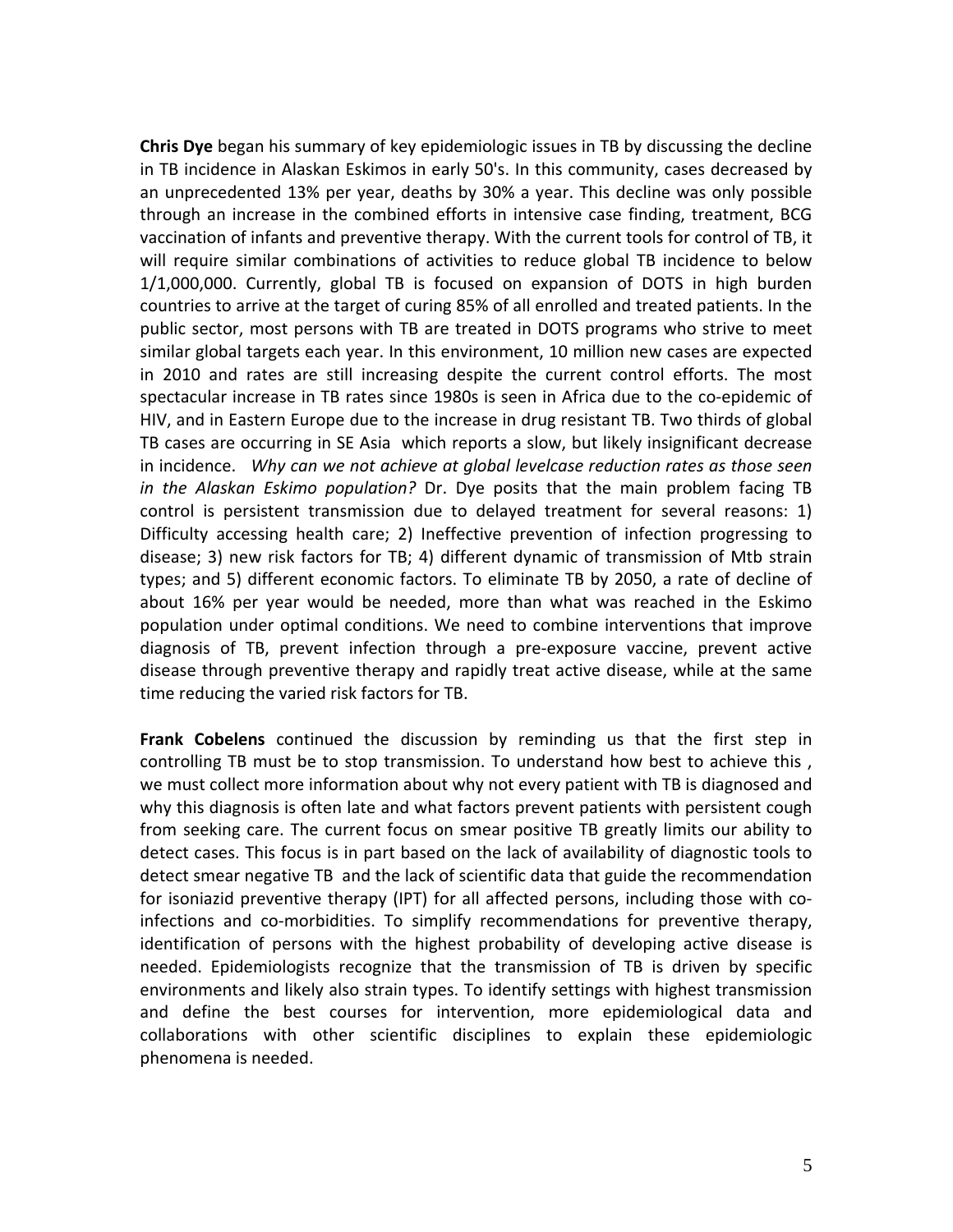# **3. The Natural history of TB:**

**Peter Donald** gave an extensive summary of key aspects of human TB with insight into the complex biological underpinnings of this disease. Currently we place primary emphasis for diagnosis and transmission on sputum smear positivity of the patient (since this indicates the presence of large numbers of bacteria in transmissible secretions), but questions remain on the number of bacteria needed to establish disease, the role of the infectiousness of the strain, the state of the transmitting patient and the receptive host, etc. Taken together, this presentation highlighted that no single aspect of TB can be studied in isolation and that approach to TB must be multi‐ disciplinary.

**Philip Hopewell** pointed out that a focus on studying the natural history of TB allowed for bridging epidemiology with basic science. Studying the natural history of a disease provides the focal point for all fundamental research questions of biological relevance. TB is a complex disease that is difficult to understand. The bacterium is not very pathogenic, the risk of infection is highly variable, infection progresses to disease in multiple phases influenced by complex host and pathogen factors. Since it is difficult to measure transmission and its impact on outcomes of disease in humans, we have relied on studying pathogenicity as a surrogate for transmission, thus limiting our understanding of the importance of this aspect of TB.

# **4. The Germ:**

**Clifton Barry** discussed several scientific dogma that currently influence the direction of biomedical research in TB.

*‐ Dogma 1:* Geographically segregated clades of Mtb influence the dynamics of TB transmission and pathogenicity. To study whether the genetic differences between strains that are hypothesized to have diverged from a theoretical prototuberculosis strain are stable and affect how TB develops, we first need to understand the fundamental, common characteristics of TB. The biological processes underlying the development of active TB and cavitation are poorly understood due to the complex interaction between host and pathogen. To prove that genetic differences in Mtb affect clinical disease, one needs to determine whether the natural response of Mtb to evolutionary pressure is genetically determined. Rather than assuming that genetically different strains have evolved and drive disease globally, evolutionary pressures imposed on Mtb through disease control interventions may continually select and define the prevalence and stability of strains circulating in high burden settings.

*‐ Dogma 2:* Various populations of Mtb with differences in their physiological characteristics exist within microenvironments in the host and respond differentially to chemotherapy. To explain the need for prolonged treatment to stably cure TB patients, it has been hypothesized that different populations of Mtb exist or develop that have have limited sensitivity to TB chemotherapy and necessitate prolonged treatment. However, the presence and location of these populations have to date only be inferred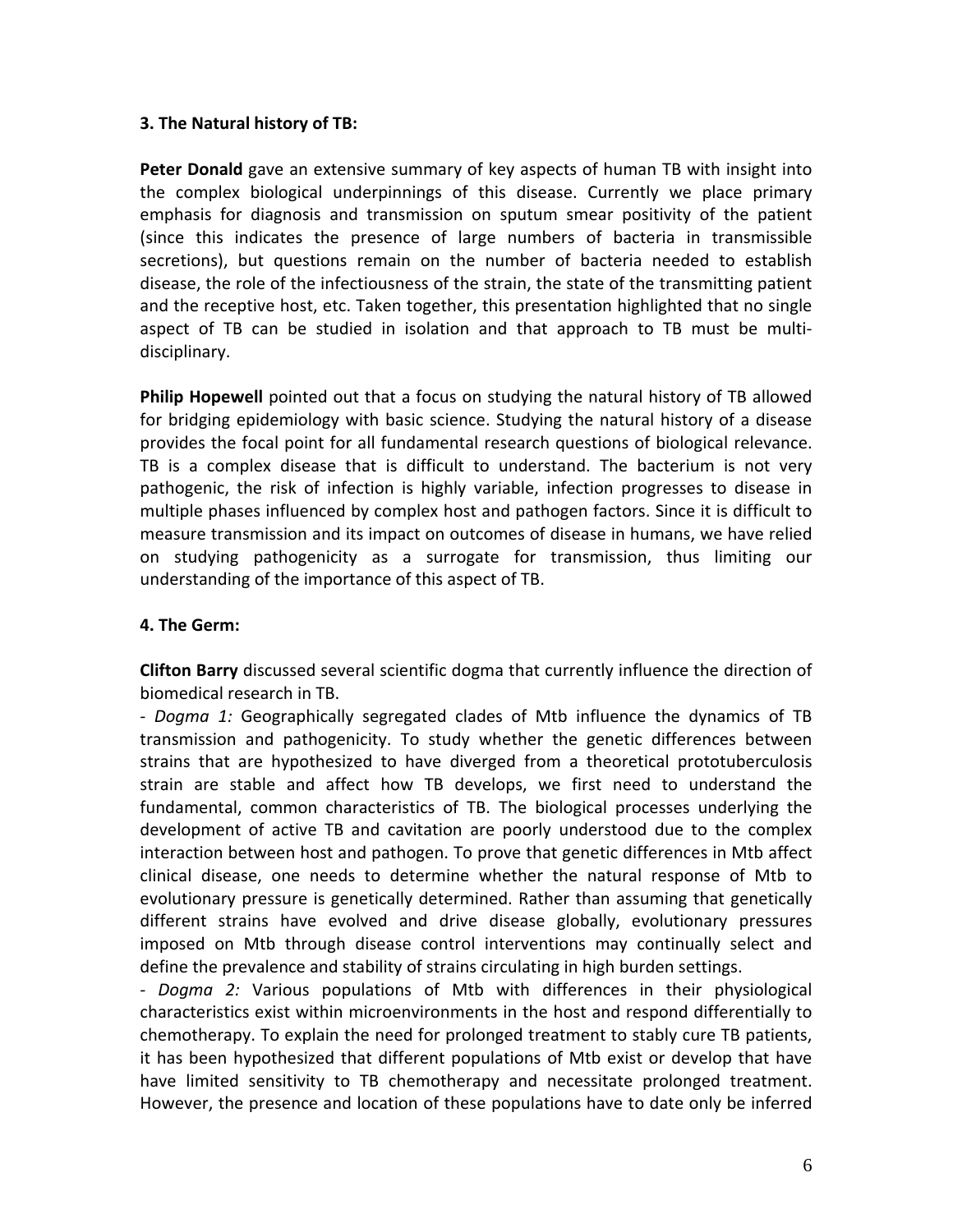from limited animal studies and have not been confirmed in humans. To prove that these populations exist and display differential sensitivity to chemotherapy, we need to be able to measure small quantities of bacteria in situ in human TB lesions. This approach is limited by our lack of understanding of where Mtb resides in tissues during TB and what proportion of bacteria are extracellular versus intracellular. We have started to understand that different lesions respond differently during the course of chemotherapy but we do not know whether this is a stochastic event or whether different types of antibiotics affect the adaptation of Mtb within host microenvironments, and thus lead to systematic evasion of antimicrobial action. *‐ Dogma 3*: Animal models reliably reflect aspects of human disease. Since our understanding of human TB is at best limited, many hypotheses in biomedical science have developed from animal studies without ever having been proven in humans. While the current animal models are excellent for testing the effect of chemotherapeutic candidates against Mtb grown in vivo, more complex studies of the dynamics of human TB require continues cross‐evaluation in humans and readjustment of hypotheses and interpretation of model data. Only through an iterative process of validation of animal

model data/hypotheses in human studies will we be able to define the true value of animal studies for the selection and potential impact of new drugs and vaccines against human TB disease.

**Eric Nuermberger** reminded us that *"all models are wrong; some are useful"*, especially in complex diseases such as TB. A major challenge for the biomedical research community is to define and agree upon what are the useful aspects of each animal model. It is understood that the complexity of human TB is not reflected in the current animal models, particularly since these were developed on the basis of reliably producing disease, not to reflect the ability of most hosts to contain disease. It has been tempting to use data from mouse models to predict the efficacy of candidate drugs against clinical aspects of TB. However, the relationship between pathology and response to therapy needs to be defined better if one wishes to study drug efficacy beyond bacterial kill. Currently, we are relying on measuring the reduction in bacterial load in animals as a surrogate for "clinical response". However, as also indicated by other speakers, since we do not yet understand how bacterial numbers and their location in human hosts affect disease dynamics, animal data on the reduction of bacterial loads in lung and/or spleen need to be interpreted carefully. Until we better understand natural history in humans, animal model data have to be carefully analyzed and interpreted in the appropriate context.

# **5. The Host:**

**Douglas Young:** Elimination of TB 2050 will require multiple approaches focused on prevention and treatment of disease, combined with efforts to reduce transmission. Since Mtb infection engenders a spectrum of possible responses by the host, any intervention that interferes with the kinetics of disease progression will be useful. The definition of this spectrum requires to develop markers that indicate who harbors live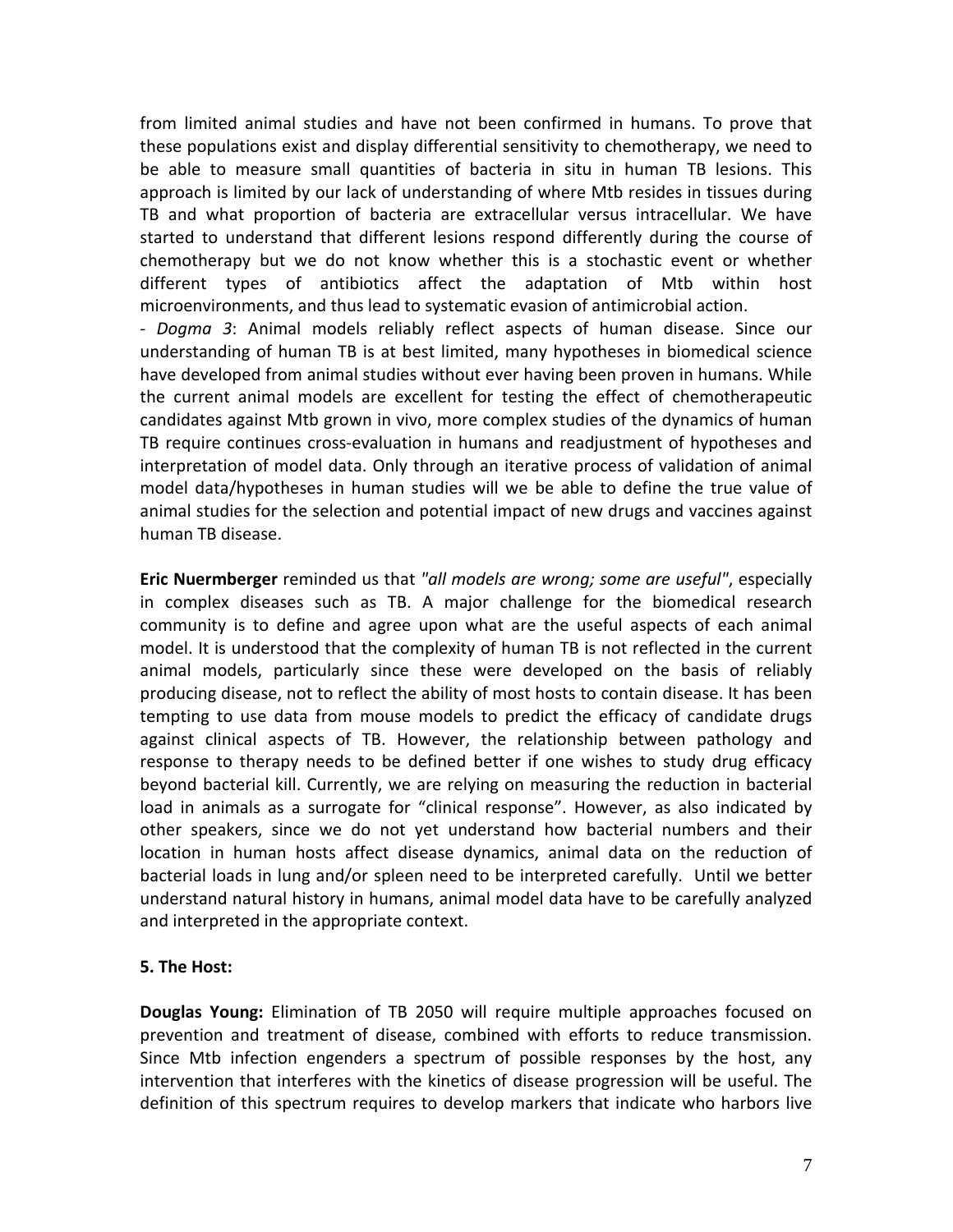Mtb bacteria and who has cleared them. Mtb infection does not simply develop into active pulmonary disease but transitions through various stages, many of which may result in natural clearance of the pathogen. Our current knowledge about the dynamic nature of TB is derived from epidemiological studies that indicate that not everyone infected develops disease and that persons with Mtb infection but absence of clinical symptoms (latent TB) do not always progress to active disease. Furthermore, the heterogeneity of TB lesions seen in humans has not been fully appreciated for their impact on disease progression. Investigation of this impact will also offer opportunities to study whether physiologically different bacterial populations exist in humans and how these may affect progression of TB. At any rate, to understand the complexity of TB and to identify markers that characterize the most critical stages along the spectrum, translational and iterative research in humans and animal models is critical.

**Henry Boom** addressed that to understand transmissible, human TB, we need to focus more on the immune responses occurring in the lung. While most current immune studies in TB are conducted with peripheral blood, we need to increase our focus on the innate host immune responses mounted at the time of exposure to Mtb, as well as how Mtb evades immune killing and successfully establishes in lung lesions. We recognize that both host and pathogen factors play a role in these events, but the relative contribution of these is poorly understood. Furthermore, immune responses to Mtb infection change with age and infant TB develops differently from adult TB, pointing to the critical contribution of the failure of the innate immune response to contain TB. To better understand immune evasion by Mtb, we need to characterize the dynamic nature and role of granuloma formation and dissect whether they serve to contain the pathogen or whether they develop as a result of immune adaptation of Mtb. Also, to this day, we only have a rudimentary understanding of the activity and mechanism of immune protection by BCG and why it fails to protect adults. Without this knowledge, it will be difficult to compare new vaccine candidates against BCG and/or improve on the activity of the current BCG vaccine.

# **DAY TWO**

Key questions identified on the first day of the workshop were used to stimulate discussions on day two that were aimed at defining how fundamental research questions in TB will influence and guide tools development and translational research. Four discussion sessions were held to define critical knowledge gaps in product development science to create the level of innovation needed to make a quantum leap in the development of new tools for TB control:

- **1. Biomarkers (chair: Eric Rubin)**
- **2. TB diagnostics (chair: Gerhard Waltz)**
- **3. Drugs ‐ (chair: Carl Nathan)**
- **4. Vaccines ‐ (chair: Mark Doherty)**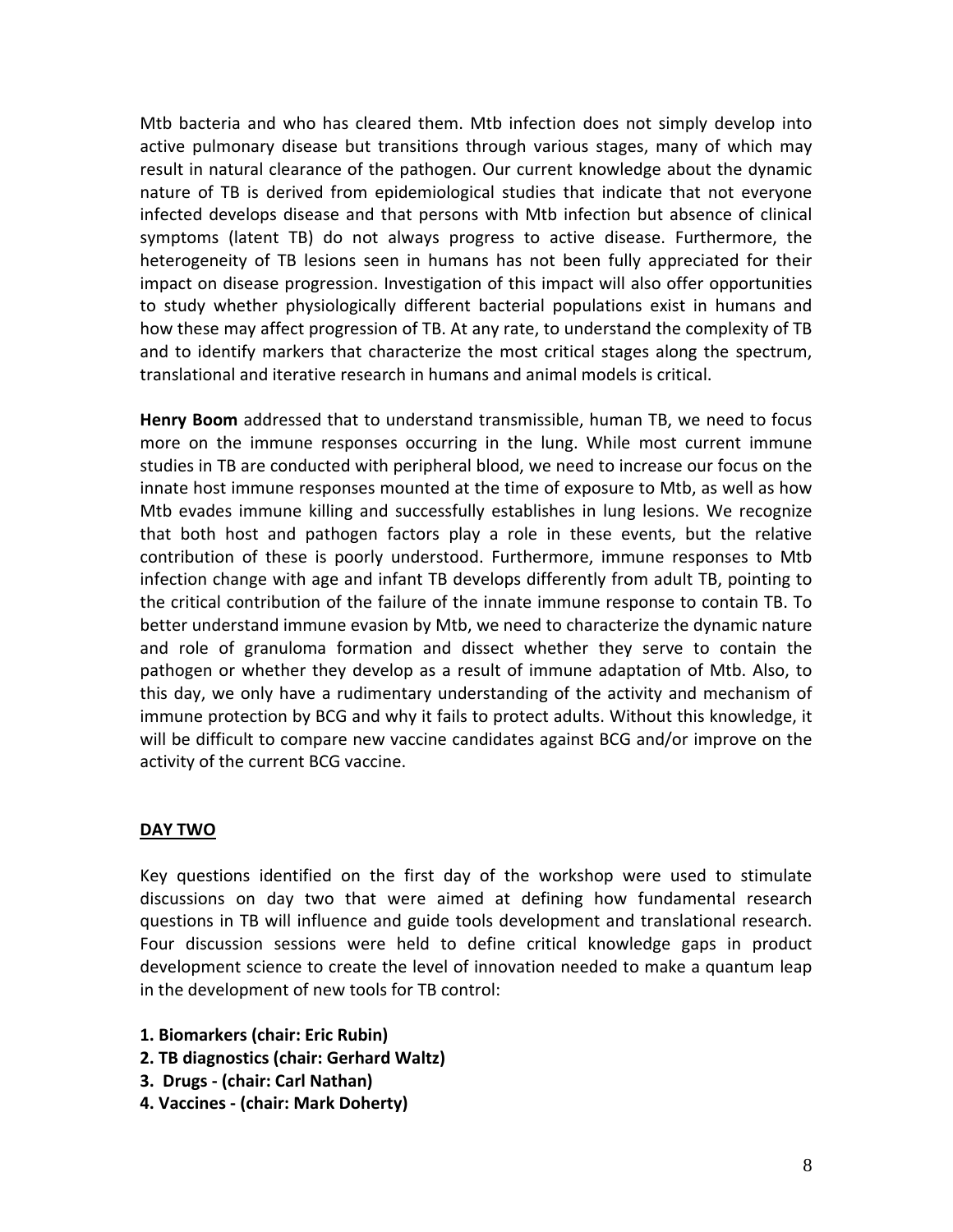Each session was conducted as an interactive discussion. Not all questions and comments raised during these sessions can be captured here. We attempted to select the most pressing issues, and cluster them into the following categories that can be addressed sequentially or concurrently:

*1. How best to characterise human TB? 2. What are the key molecular features of host/pathogen interaction? 3. What are the essential questions to expedite development of new tools for TB control?*

We then grouped suggested research questions according to specific sub-objectives in each of these categories. For each of these sub‐objectives, we propose a series of research activities, set targets for 2015 and beyond (long‐term goals), and potential indicators for success to arrive at summary recommendations to be included in the revision of the Global Plan to Stop TB 2006‐2015. These summary recommendations are the first step towards the establishment of a roadmap that outlines how and where fundamental research efforts will be critical to fill the gaps towards the goal of elimination of TB by 2050.

The 3 main objectives and sub‐objectives are listed there‐under. Key research activities arising from these discussions can be found in **Annex 2** of this report described in a simplified logical framework. The more detailed logical framework that lists all parameters above is available upon request.

# **Objective 1: To improve the characterization of human TB using modern biomedical and clinical/epidemiological approaches.**

Sub‐objectives:

1. To define the overall spectrum of TB in humans and identify suitable markers of these stages

2. To identify key microbiological characteristics that correlate with disease outcomes

3. To define key epidemiological characteristics of TB in various settings

This was the most important priority identified by workshop participants, since it will ultimately provide tools and knowledge for all subsequent research areas. While many studies have been conducted in humans and animal models, our understanding of the nature of TB in humans is incomplete. To reach this goal, researchers from many scientific disciplines have to work together to better understand the nature and life of the pathogen, how humans respond to it, how disease develops and how it eventually spreads to others. Since TB is a chronic disease and not every infected person develops TB in the same manner, it is critical to characterize the steps that lead from first contact with the pathogen to established infection and then from infection to disease, and how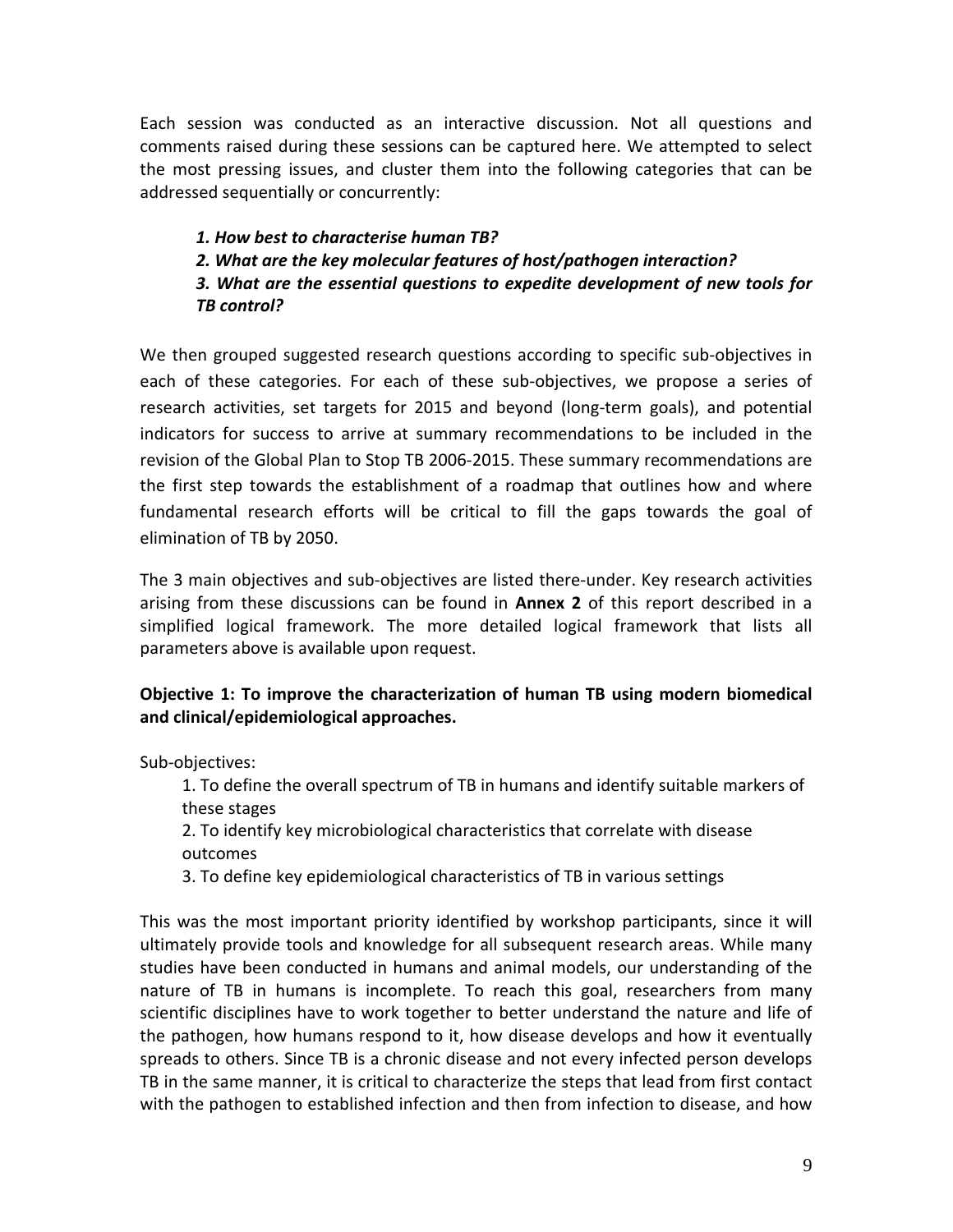both the host and the pathogen contribute to these processes. This will ultimately help us understanding how TB occurs and is transmitted in communities, including in those who are also affected by HIV/AIDS and other epidemics, and will help shape strategies to combat this disease worldwide. The comprehension of the overall *spectrum of TB* and the identification of *bacterial* and *host markers of transition* between the main stages of human TB are key to understand where an individual is placed on the spectrum and identify who will progress from one phase of the spectrum to the other and why.

# **Objective 2: To address key molecular features of host/pathogen interaction:**

Sub‐objectives:

- 1. To define the contribution of the *pathogen* to the dynamic nature of TB
- 2. To define the contribution of the *host* to the dynamic nature of TB
- 3. To define the *host‐pathogen interaction* in the dynamic nature of TB

The fine comprehension of the host‐pathogen interaction at the molecular level in the dynamic nature of TB requires to define the respective contribution of the *germ* and the *host* and then their *interaction*. To understand TB from the perspective of the *pathogen*, it has been suggested that different populations of Mtb exist in humans during disease and that these populations differ in how they respond to drug treatment. These populations remain to be confirmed in human patients, and it has to be determined where they reside and to what extent they influence the timeline and outcome of TB. Furthermore, we need to understand whether bacteria that remain after the initial two months of drug treatment are different from the bacteria that were eliminated during the intensive phase of therapy. This will then allow us to develop drug regimens that are optimized for elimination of bacteria at all stages of disease. Ultimately, we need to develop highly sensitive methods to determine when all bacteria are eliminated from patients or when bacterial numbers are low enough to consider patients cured.

To understand TB from the perspective of the *patient*, we need to define how the immune system is able to eliminate Mtb in most infected individuals while this mechanism fails in those who develop TB. It is suggested that a combination of human and bacterial genetics but also location of bacteria and overall immune status and health play a major role. However, how these factors contribute to the development of TB is not yet fully understood.

# **Objective 3: To define essential questions to expedite development of new tools for TB control.**

Answers to fundamental questions addressed in objectives 1 and 2 will naturally contribute data for the development of specific tools for TB control, i.e. diagnostics, drugs and vaccines, but will also highlight key questions that need to be addressed for product development.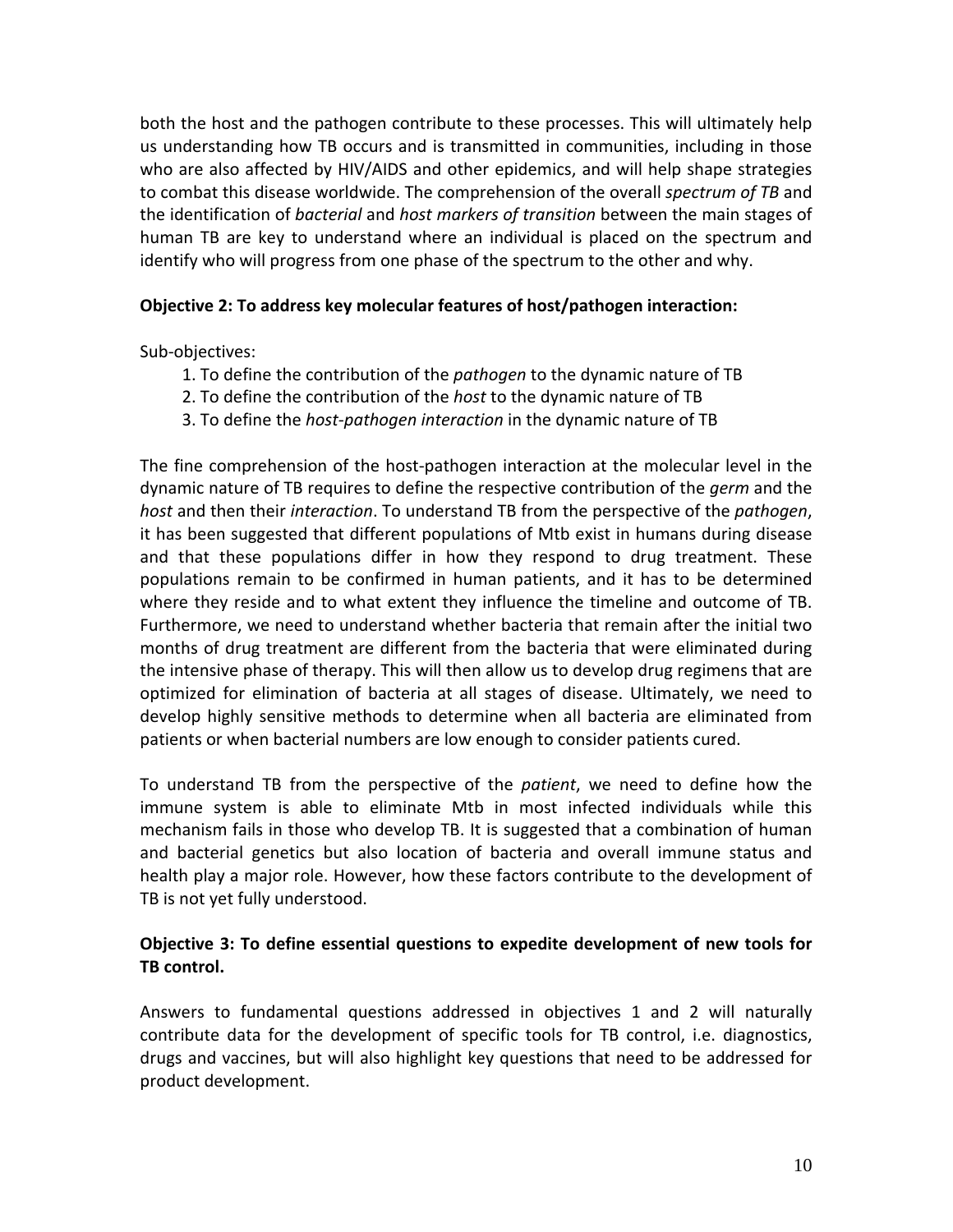**1. How to diagnose patients with infection and disease at the earliest possible stage ?** A key requirement for new diagnostic tools and strategies is to diagnose patients at risk at the earliest possible stage to provide the most appropriate care for prevention or treatment of TB. To identify persons who are infected with Mtb but who have not yet developed TB disease, it is essential to identify either components of the bacterium or characteristics of the host immune response that clearly point to the presence of live Mtb, irrespective of whether a person has TB in the lung or anywhere else in the body, and whether the person's immune system is healthy or compromised.

**2. How to eliminate the pathogen ?** A key requirement for new drugs and treatment strategies is to better understand the life cycle of Mtb in patients. For this, we need to combine studies and data from all areas of microbial science, from genetics to nutrient utilization to how the bacterium builds it cellular components, in a common strategy termed systems biology, to re‐assemble the life of the pathogen from individual data sets. This comprehensive view will allow us to identify points of vulnerability of the pathogen, to which drugs can be directed, that may have eluded us with existing methods. In addition, until new drugs become available for patients, we must better understand how the currently used therapies eliminate Mtb and whether they can be recombined in a different manner to improve their effectiveness.

**3. How to prepare the host immune system against Mtb infection and disease?**  Lastly, for vaccines, the key goal is to understand how to prepare the host immune system against Mtb infection and disease. For this, it needs to be determined what components of the host immune system are critical for the elimination of the bacteria and why prior infection and disease do not protect against recurrent TB. Since humans can develop TB more than once in their lifetime, the immune system does not recognize Mtb effectively and does not protect the body against re‐ infection or a second course of disease. This makes the development of an effective vaccine very challenging. To guide the development of new vaccines, we also need to understand the advantages and limitations of the current vaccine, BCG and whether its effectiveness can be improved.

## **NEXT STEPS:**

# **1. Highlighting Fundamental Research as a separate component of biomedical R&D in the mid‐term revision of the Global Plan to Stop TB 2006‐2015.**

In the Global Plan to Stop TB 2006‐2015, fundamental research efforts were initially considered as part of the process for the development of new diagnostics, drugs, and vaccines. To address the importance of fundamental science as the driver of innovation in product development and TB control, it was essential to define the key fundamental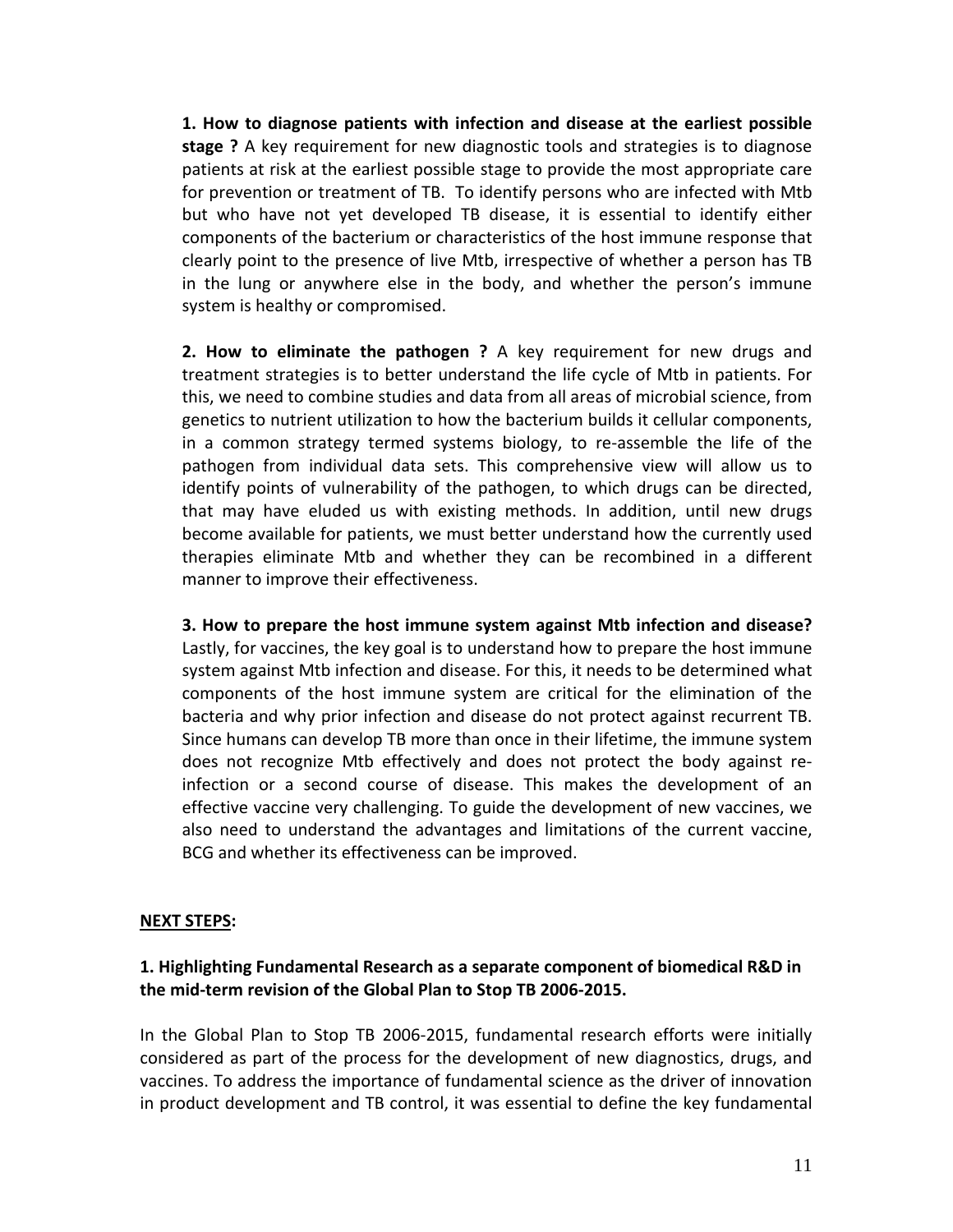research questions that need to be addressed in order to contribute usefully to the development of new diagnostics, drugs and vaccines. Recognizing the importance of fundamental science as a key component of the global fight to eliminate TB will allow identification of research gaps to which the attention of global funders can be directed. To this end, we have now included a full section on Fundamental Research within the Update of the Global plan to Stop TB.

# **2. Costing Fundamental Research activities.**

This is work in progress. With the help of several workshop participants and directions provided by Christopher Fitzpatrick, costs of specific research activities laid out in the detailed logframe are being determined. The update of the Global Plan will include a rough estimate of expected costs to support key fundamental research activities.

# **3. Development of a roadmap for the contribution of fundamental research towards the goal of elimination of TB by 2050.**

The next step for the TB Research Movement is to further leverage the initial input gained from this workshop and organize more detailed discussions based on the initial logframe to define a global roadmap for the integration of fundamental research into TB Elimination Strategies. The objective of this roadmap is to identify critical research priorities that will have to be supported by major stakeholders (researchers and funding organizations) to facilitate those revolutionary discoveries that are needed to improve TB control strategies and bring us closer to the goal of elimination of TB by 2050.

# **4. Advocate for novel mechanisms of funding and multi‐disciplinary large‐frame studies.**

4.1 To further highlight the need for integration of fundamental research into global TB elimination strategies, we intend to summarize the key findings of this workshop in a publication in a Medical Journal.

4.2 To facilitate comprehensive longitudinal studies in human patients, the TB Research Movement intends to call attention to the need for large comprehensive human cohort studies that should be jointly supported by key funders, as well as to highlight the need for including scientific analyses into clinical trials designed to test interventions. Particularly to define markers of response to therapy or immune protection, much benefit and savings can be derived by maximally leveraging ongoing human trials. It should be considered to consent volunteers to make clinical samples from trials available to the research community for further analysis.

4.3 One of the most critical outcomes of this workshop was the recognition that no one fundamental research question can be addressed in the absence of multi‐disciplinary,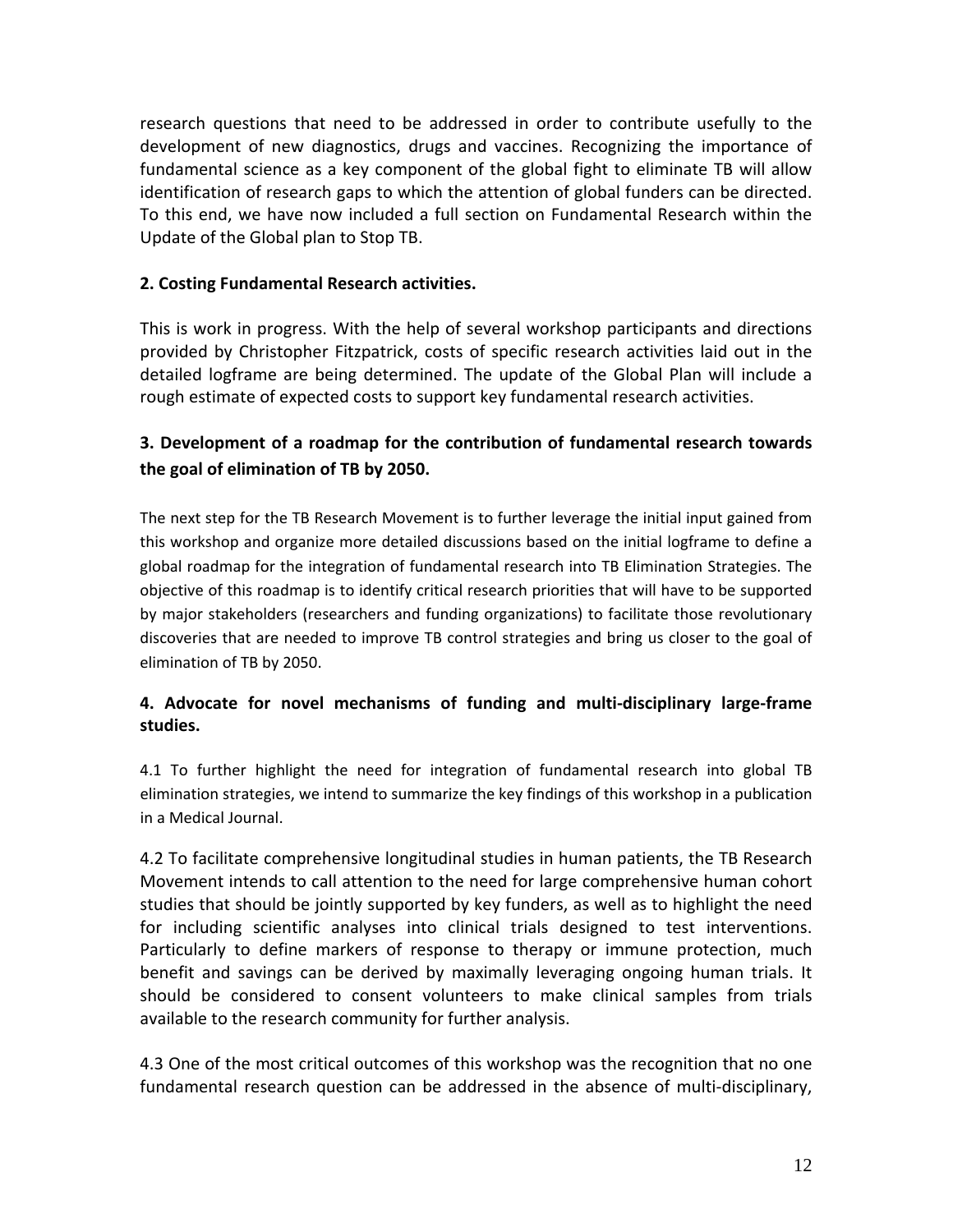collaborative clinical studies that will require linking basic and translational studies with carefully planned and detailed large‐scale, multi‐site, epidemiological studies in populations in high exposure settings and with a high risk for disease progression. Such studies should lead to the development of high quality sample repositories of well characterized microbial and human samples for coordinated, collaborative development of biomarkers.

4.4 The TB Research Movement intends to continue discussions with funders and major stakeholders to define opportunities for targeted support of fundamental research projects. The TB Research Movement intends to hold additional, focused discussion meetings in 2011 and beyond to focus on well defined, critical, tangible research gaps and draft focused proposals for funding institutions.

> **Christian Lienhardt TB Research Movement Stop TB Partnership**

> > **29th June 2010**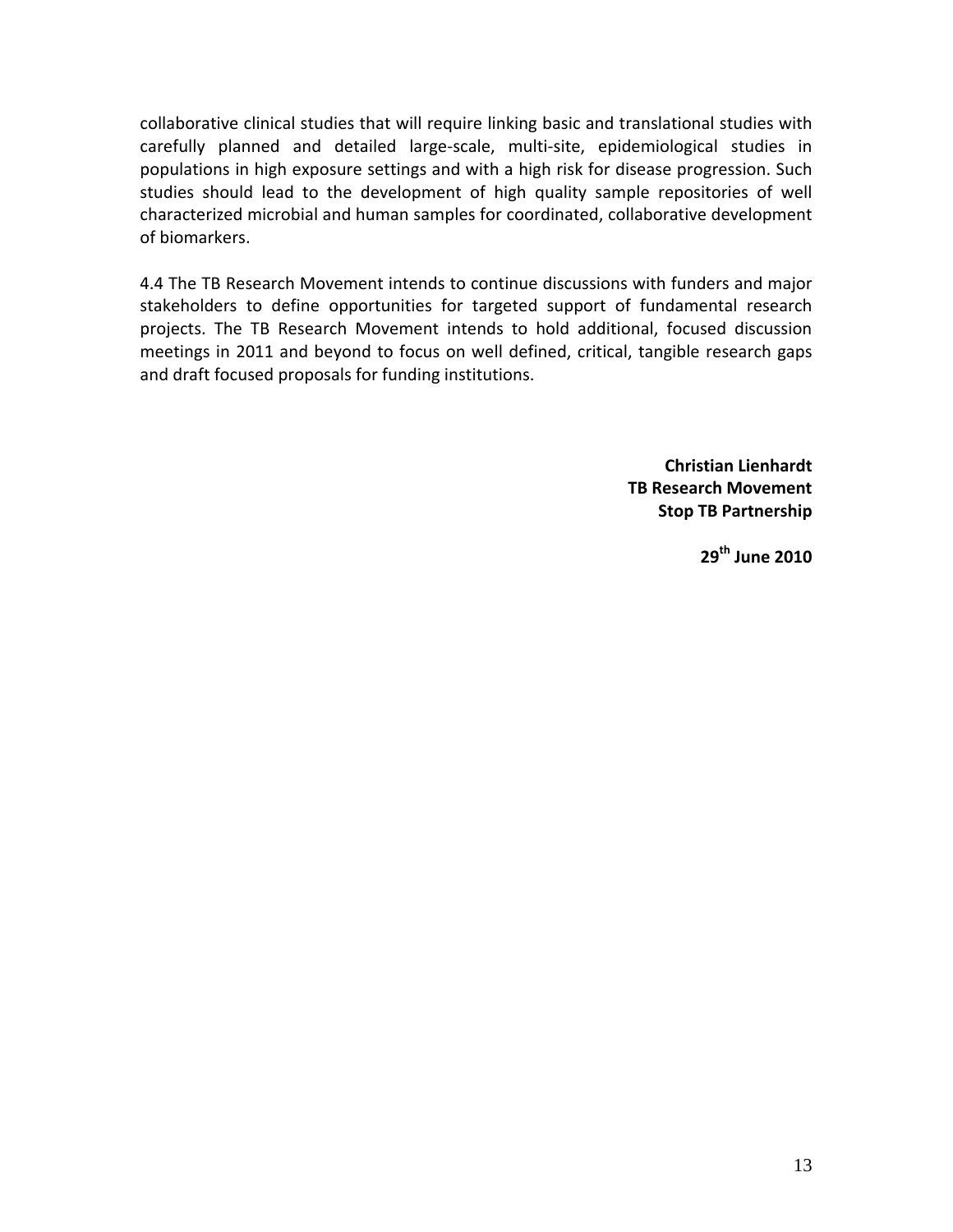# **ANNEXES**

# *Annex 1: Agenda of the workshop.*

# **Workshop on Fundamental Research on TB**  *(jointly organized by the Stop TB Partnership TB Research Movement, NIH/NIAID and TAG)* **March 18‐19, Bethesda**

# **AGENDA**

| Day 1         | The Need for Fundamental research: where and how<br>fundamental research can best feed the development of new<br>tools for TB control? |                                                                               |
|---------------|----------------------------------------------------------------------------------------------------------------------------------------|-------------------------------------------------------------------------------|
| 8h15 - 8h30   | Registration                                                                                                                           |                                                                               |
| 8h30 - 8h40   | <b>Opening Comments</b>                                                                                                                | Dr A. Fauci<br>(NIH/NIAID)                                                    |
| 8h40 - 8h50   | The Stop TB Partnership                                                                                                                | Dr M. Espinal<br>(Stop TB Partnership)                                        |
| 8h50 - 9h00   | The Role of Research in the WHO Stop TB Strategy                                                                                       | Dr M. Raviglione<br>(Stop TB - WHO)                                           |
| 9h00 - 9h10   | The Global Plan to Stop TB and the TB Research Movement                                                                                | Christian Lienhardt                                                           |
| 9h10 - 9h30   | Objectives of the Meeting                                                                                                              | Christian Lienhardt                                                           |
| 9h30 - 9h45   | A Roadmap on Fundamental Research for TB?                                                                                              | <b>Christine Sizemore</b>                                                     |
| 9h45 - 10h00  | Defining Fundamental Research for TB                                                                                                   | Gilla Kaplan                                                                  |
| 10h00-11h15   | The need for Fundamental Research for development of new<br>tools for TB control:                                                      | <b>Chair: Carol Heilman</b>                                                   |
|               | 1. The epidemiology of TB                                                                                                              | Presenter: Chris Dye<br>Discussant: Frank<br>Cobelens                         |
| 11h15-11h30   | Coffee break                                                                                                                           |                                                                               |
| 11h30-13h00   | 2. The natural history of TB                                                                                                           | <b>Chair: Carol Heilman</b><br>Pres: Peter Donald<br>Disc: Phil Hopewell      |
| 13h00-14h00   | Lunch                                                                                                                                  |                                                                               |
| 14h00 - 15h30 | 3. The germ (where, what, dormancy, late responsiveness,<br>animal models)                                                             | <b>Chair: Judy Hewitt</b><br>Pres: Clifton Barry<br>Disc: Eric<br>Nuermberger |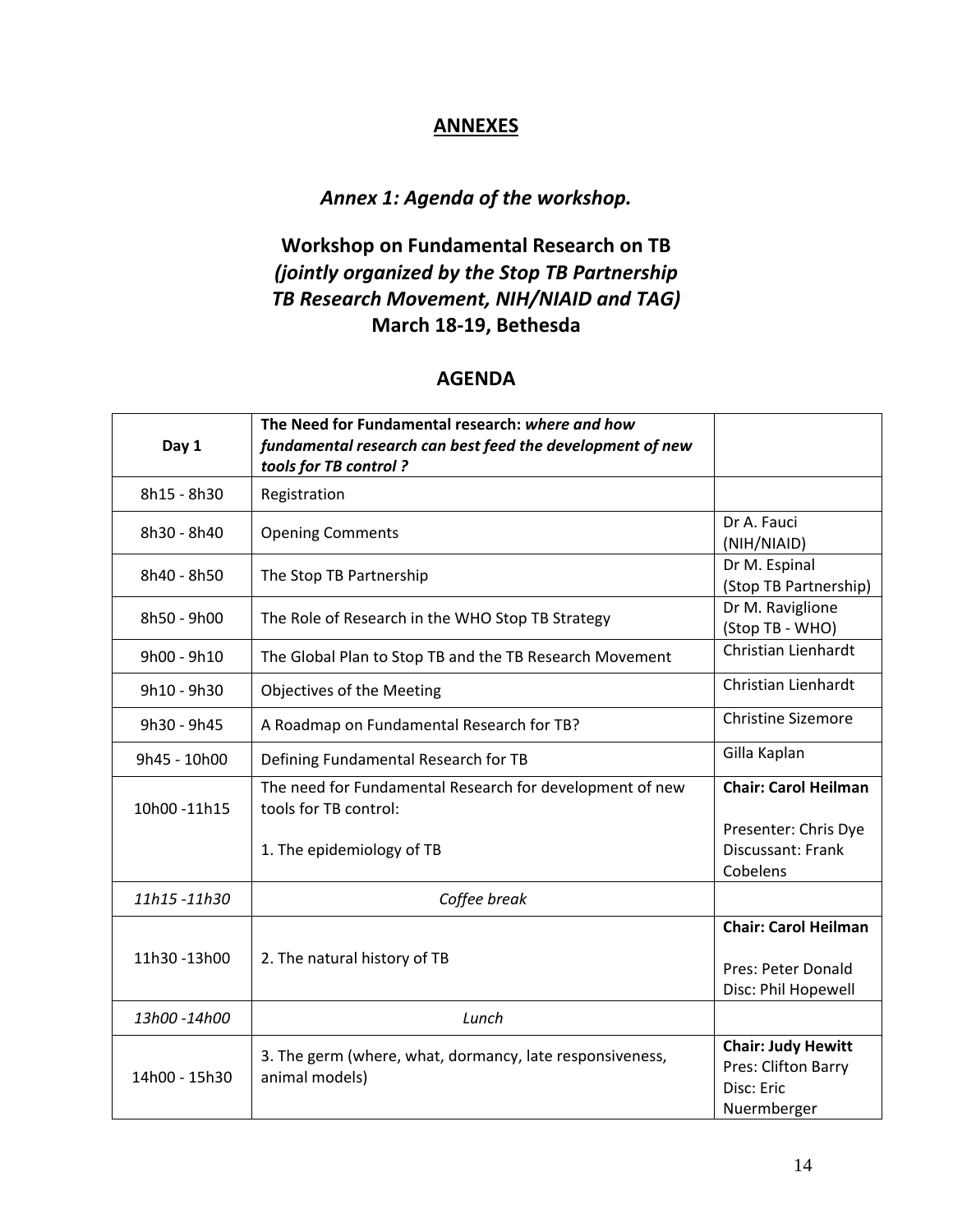| 15h30 -16h00  | Tea break   |                                                                      |
|---------------|-------------|----------------------------------------------------------------------|
| 16h00 - 17h30 | 4. The host | <b>Chair: Judy Hewitt</b><br>Pres: Douglas Young<br>Disc: Henry Boom |
|               | Close day 1 |                                                                      |

| Day 2         | Defining the main fundamental knowledge questions for the<br>development of new tools for TB control: what do we need to<br>know? | <b>Chair: Carl Nathan</b>                |
|---------------|-----------------------------------------------------------------------------------------------------------------------------------|------------------------------------------|
| 8h30 - 8h45   | Summary of previous Day                                                                                                           | C. Sizemore<br>C. Lienhardt              |
| 8h45 - 10h30  | Joint panel discussion: define the 10 main questions that are<br>critical for innovation in the field of:<br>1. Biomarkers        | Group discussion led<br>by Eric Rubin    |
| 10h30 -11h00  | Coffee break                                                                                                                      |                                          |
| 11h00 - 12h30 | 2. Diagnosis                                                                                                                      | Group discussion led<br>by Gerhard Walzl |
| 12h30-13h30   | Lunch                                                                                                                             |                                          |
| 13h30 - 15h00 | 3. Vaccines                                                                                                                       | Group discussion led<br>by Mark Doherty  |
| 15h00 -15h30  | Tea break                                                                                                                         |                                          |
| 15h30 - 17h00 | 4. Drugs                                                                                                                          | Group discussion led<br>by Carl Nathan   |
| 17h00-17h30   | Costing the needs for Fundamental Research: principles                                                                            | Christopher<br>Fitzpatrick               |
| 17h30 - 18h00 | Feed-back and Summary<br>The critical challenges to research                                                                      | C. Sizemore<br>C. Lienhardt              |
| 18h00-18h30   | Conclusion and next steps<br>(definition of core group to establish priorities and costs)                                         | C. Sizemore<br>C. Lienhardt              |
| 18h30         | Close day 2                                                                                                                       |                                          |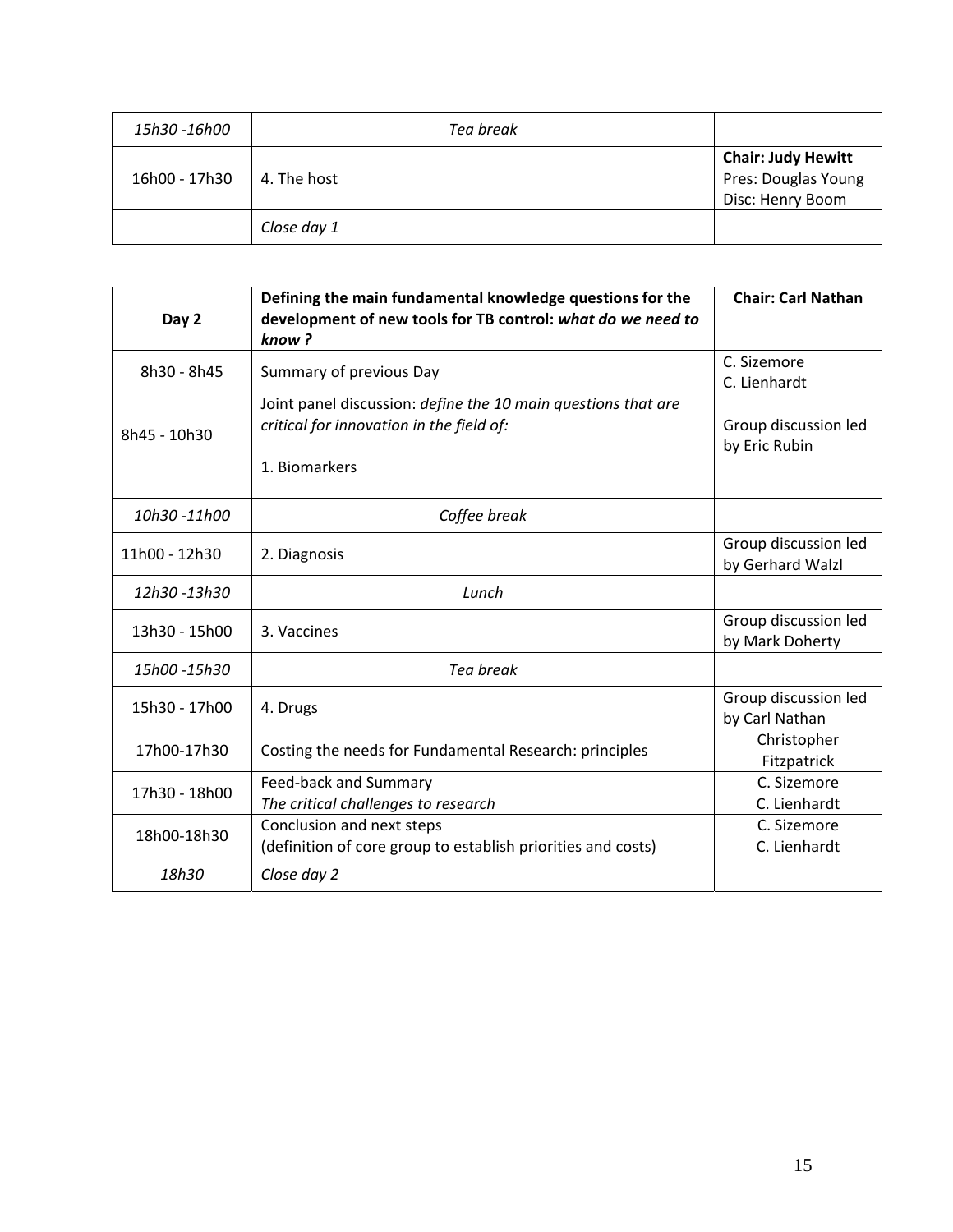# *Annex 2: List of Participants*

# **Workshop on Fundamental Research on Tuberculosis 18 ‐ 19 March 2010, Bethesda, USA**

## **Koen Andries**

VP antimicrobial research Tibotec Turnhoustseweg 30 Beerse 2340 Belgium Email: kandries@its.jnj.com

#### **John Belisle**

Dept. of Microbiology, Immunology, and Pathology Colorado State University Fort Colins, CO 80523 United States of America Tel +1 :970 491‐5384 E‐mail: jbelisle@colostate.edu

#### **Willem H. (Henry) Boom**

Tuberculosis Research Unit (TBRU) Case Western Reserve Univeristy 10900 EUclid Avenue Cleveland Ohio 44106‐4984 United States of America Tel:+1 216 368 4847 Fax:+1 216 368 0105 Email: whb@case.edu

## **Daniela Maria Cirillo**

WHO SRL San Raffaele Scientific Institute A4 Dibit 2 Via Olgettina 58 Milano 20132 Italy Tel: +39 0226437947 Fax: +390226435183 Email: cirillo.daniela@hsr.it

#### **Martina Casenghi**

Campaign for Access to Essential Medicines Médecins Sans Frontières 78 Rue de Laussane Geneva 21 1211 Switzerland Tel: 00 39 329 141 1374 Fax: 00393291411374 Email: Martina.CASENGHI@geneva.msf.org

## **Frank Cobelens**

Amsterdam Institute of Global Health and Development/Center for Poverty‐related communicatble diseases Academic Medical Center, University of Amsterdam T0‐126 Meibergdreef 9 Amsterdam 1105 AZ **Netherlands** Tel:+31 20 566 8403/67800 Fax:+31 20 566 9557 Email: f.cobelens@amc‐cpcd.org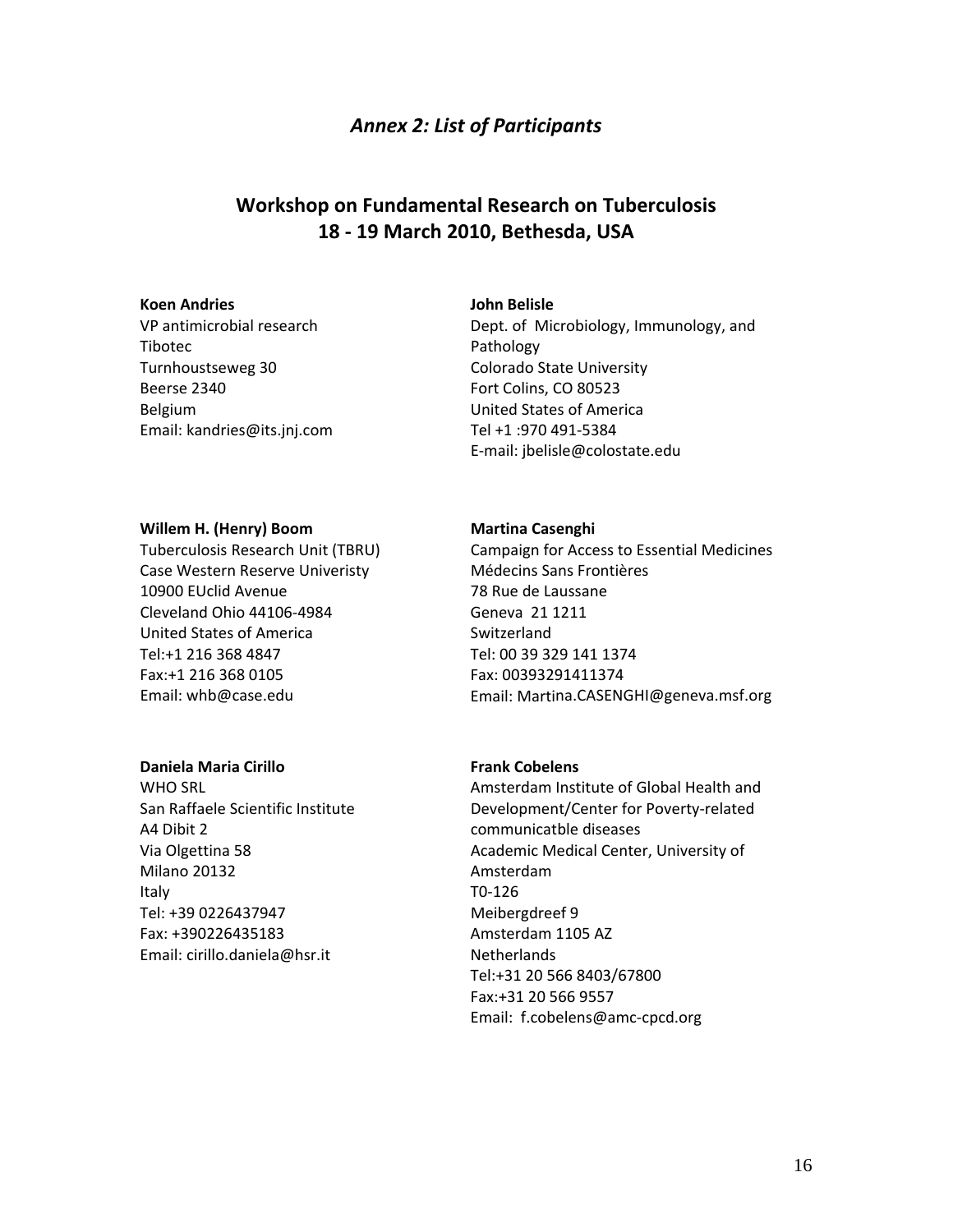#### **Mark Doherty**

Infectious Disease Immunology Statens Serum Institut Artillerivej 5 Copenhagen 2300s Denmark Tel:+45 3268 3844 Fax:+45 3268 3035 Email: TMD@ssi.dk

#### **Ken Duncan**

Global Health Discovery Bill & Melinda Gates Foundation Seattle WA98102 United States of America Tel:+1.206.709.3705 Fax: +1.206.494.7046 Email: ken.duncan@gatesfoundation.org

#### **Jerrold J. Ellner**

Chief, Section of Infectious Diseases Boston University Tel:+1 617‐414‐3501 ( Direct) Fax: +1 617‐414‐3529 Fax: 617‐414‐3529 Email: jerrold.ellner@bmc.org

#### **Qian Gao**

Shanghai Medical College Fudan University 138 Yi Xue Yuan Road Zhi Dao Lou Room 1001 Shanghai 200032 China Tel: 86‐21‐54237195 Fax: 86‐21‐54237195 Email: qgao99@yahoo.com

#### **Peter Roderick Donald**

Dept of Paediatrics and Child Health ‐ Faculty of Health Sciences Stallenbosch University Tygerberg 7505 South Africa Tel:+27 21 938 219 Fax:+27 21 938 138 Email: prd@sun.ac.za

## **Chris Dye**

World Health Organization 20, AVENUE APPIA CH‐1211 GENEVA 27 Switzerland Tel:+41 22 791 2904 Email: dyec@who.int

#### **Christopher Fitzpatrick**

Stop TB Department World Health Organization 20 avenue Appia Geneva 27 1211 Switzerland Tel:+41 22 791 1331 Email: fitzpatrickc@who.int

#### **Mark Harrington**

Treatment Action Group (TAG) 611 Broadway, Suite 612 New York New York 10012 United States of America Tel:+1 212 253 7922 Fax:+1 212 253 7923 Email: markharrington@aol.com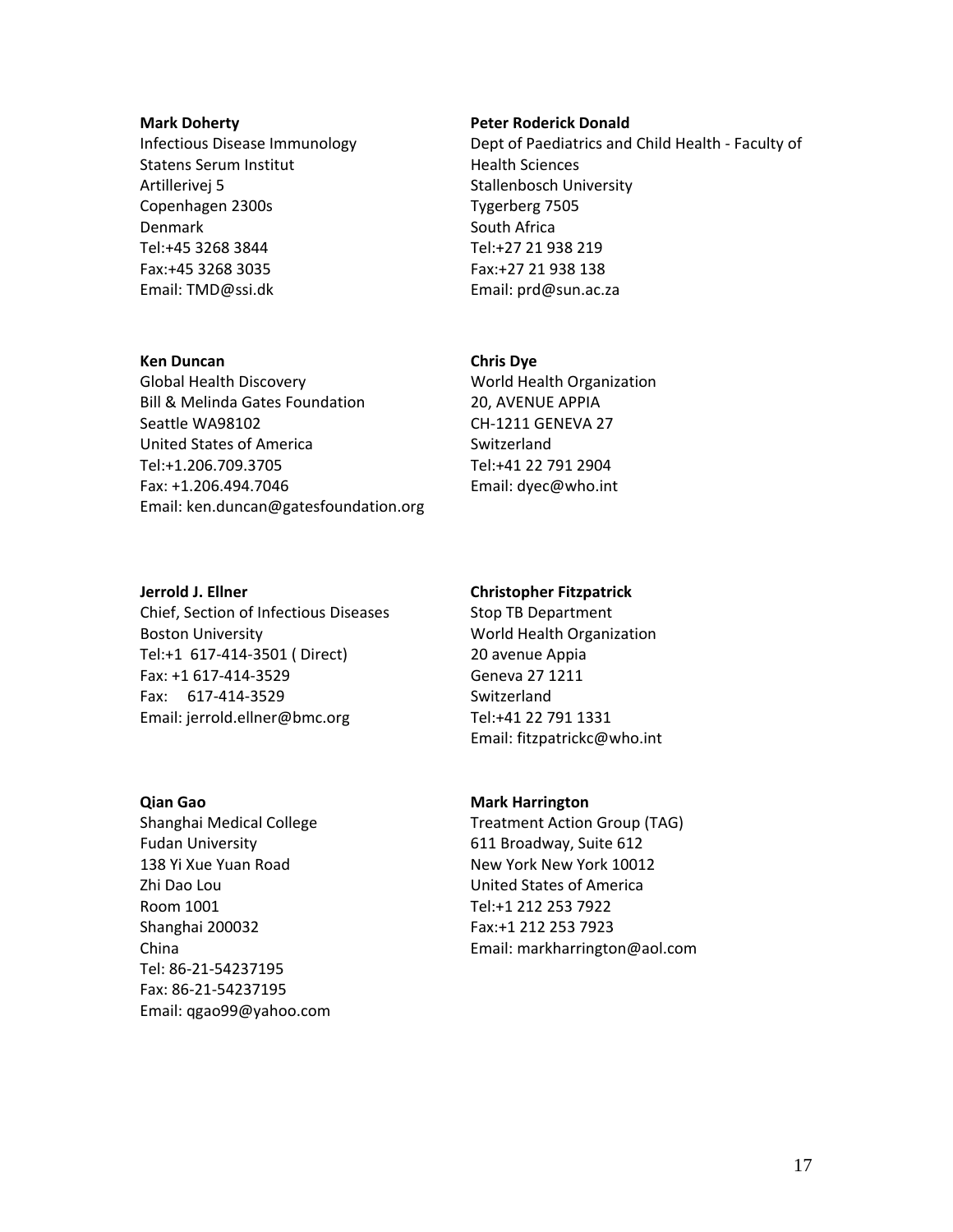## **Willem Hanekom**

**UCT** Faculty of Health Rm S2.01 Werner Beith South, Anzio Road, Observatory, 7925 Cape Town South Africa Tel: 021 406 6080 Fax:021 406 6693 Email: willem.hanekom@uct.ac.za

## **C. Robert Horsburgh Jr**

Chairman, Department of Epidemiology Boston University, School of Public Health 715 Albany Street, T3E Boston MA02210 02118 United States of America Tel:+1 617‐638‐7775 Fax:+1 617‐638‐4458 Email: rhorsbu@bu.edu

## **Hannu Laang**

DG Research, Unit F3 Infectious Diseases European Commission Rue du Champ de Mars 21 CDMA 2/161 Bruxelles 1049 Belgium Tel: 0032 2 296 96 02 Fax:: 0032 2 299 45 61 Email: hannu.laang@ec.europa.eu

## **Christian Lienhardt**

Stop TB Department and Partnership World Health Organzation 20 Avenue Appia Genève 27 1211 Switzerland Tel:+41 22 79 12586 Fax:+41 22 791 48 86 Email: [lienhardtc@who.int](mailto:lienhardtc@who.int)

#### **Philip Hopewell**

Director, Curry International TB Institute Division of Pulmanory & Critical Care San Francisco General Hospital Building NH, SFGH Rm 5H5 University of California, San Francisco San Francisco CA 94110 United States of America Tel:+ 1 415 ‐ 206 8313 Fax:+ 1 415 ‐ 695 1551 Email: phopewell@medsfgh.ucsf.edu

## **Gilla Kaplan**

UMDNJ ‐ New Jersey Medical School 225 Warren Street, Rm:W250Q Newark NJ 07103‐3535 United States of America Tel:973‐854‐3220 Fax: 973‐854‐3220 Email: kaplangi@umdnj.edu

## **Deborah Lewinsohn**

Department of Pediatrics Oregon Health and Science University 707 SW Gaines Rd., CDRCP Portland OR 97239 United States of America Tel:+1 503‐494‐3023 Fax:+1 503‐494‐1542 Email: lewinsde@ohsu.edu

## **Midori Kato‐Maeda**

Division of Pulmonary and Critical Care Medicine, SFGH UC San Francisco United States of America Tel:+1 (415) 206‐8121 Fax:+1 (415) 695‐1551 Email: Midori.kato‐maeda@ucsf.edu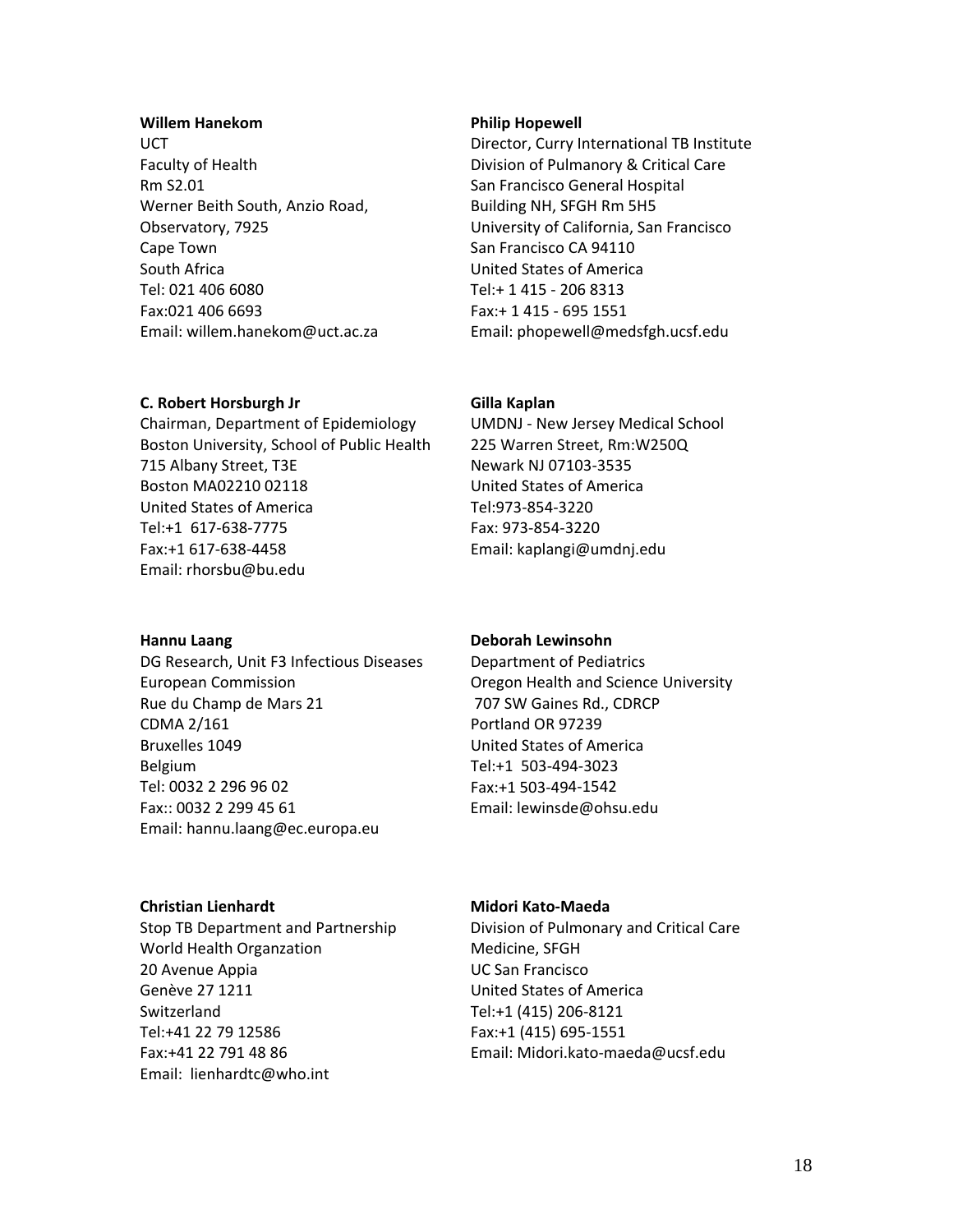## **Gerd Michel**

Senior Technology Officer Foundation for Innovative New Diagnostics (FIND) Avenue de Bude 16 CH‐1202 Geneva Switzerland Tel:+41‐22‐710‐9315 Email: gerd.michel@finddiagnostics.org

## **Carl Nathan**

Department of Microbiology and Immunology Weill Cornell Medical College B 309 1 300 York Avenue New York NY 10065 United States of America Tel:+1 212 746 6505 Fax:+1 212 746 8587 Email: cnathan@med.cornell.edu

## **Madhukar Pai**

Department of Epidemiology and Biostatistics McGill University 1020 Pine Avenue West Montreal Quebec H3A 1A2 Canada Tel:1‐(514) 398‐5422 Fax:+1 514‐398‐4503 Email: madhukar.pai@mcgill.ca

# **Eric J. Rubin**  Harvard School of Public Health

200 Longwood Ave. Boston MA 02115 United States of America Tel:+1 617‐432‐3335 Fax:+1 617‐738‐7664 Email: erubin@hsph.harvard.edu

#### **Carol A. Nacy**

Sequella Inc. 9610 Medical Center Drive Suite 200 Rockville MD 20850 United States of America Tel:+1 301‐762‐7776 Fax:+1 301‐762‐7778 Email: carolnacy@sequella.com

#### **Eric L. Nuermberger**

Associate Professor of Medicine and International Health Johns Hopkins University 1550 Orleans St., Baltimore, MD, 21231, USA Tel: +1 410‐502‐0580 Fax: +1 410‐614‐8173 Email: enuermb@jhmi.edu

## **Alamelu Raja**

Department of Immunology Tuberculosis Research Center (ICMR) Mayor V. R. Rmananthan Road Chetput Chennai 600031 India Tel:+91 (044) 2836 9626 Fax:+91 (044) 2836 2528 Email: alameluraja@gmail.com

#### **Harvey Rubin**

University of Pennsylvania 522 JOHNSON PAVILION Philadelphia PA 19104 United States of America Tel:+1 215 662 6475 Fax:+1 215 662 6475 Email: rubinh@mail.med.upenn.edu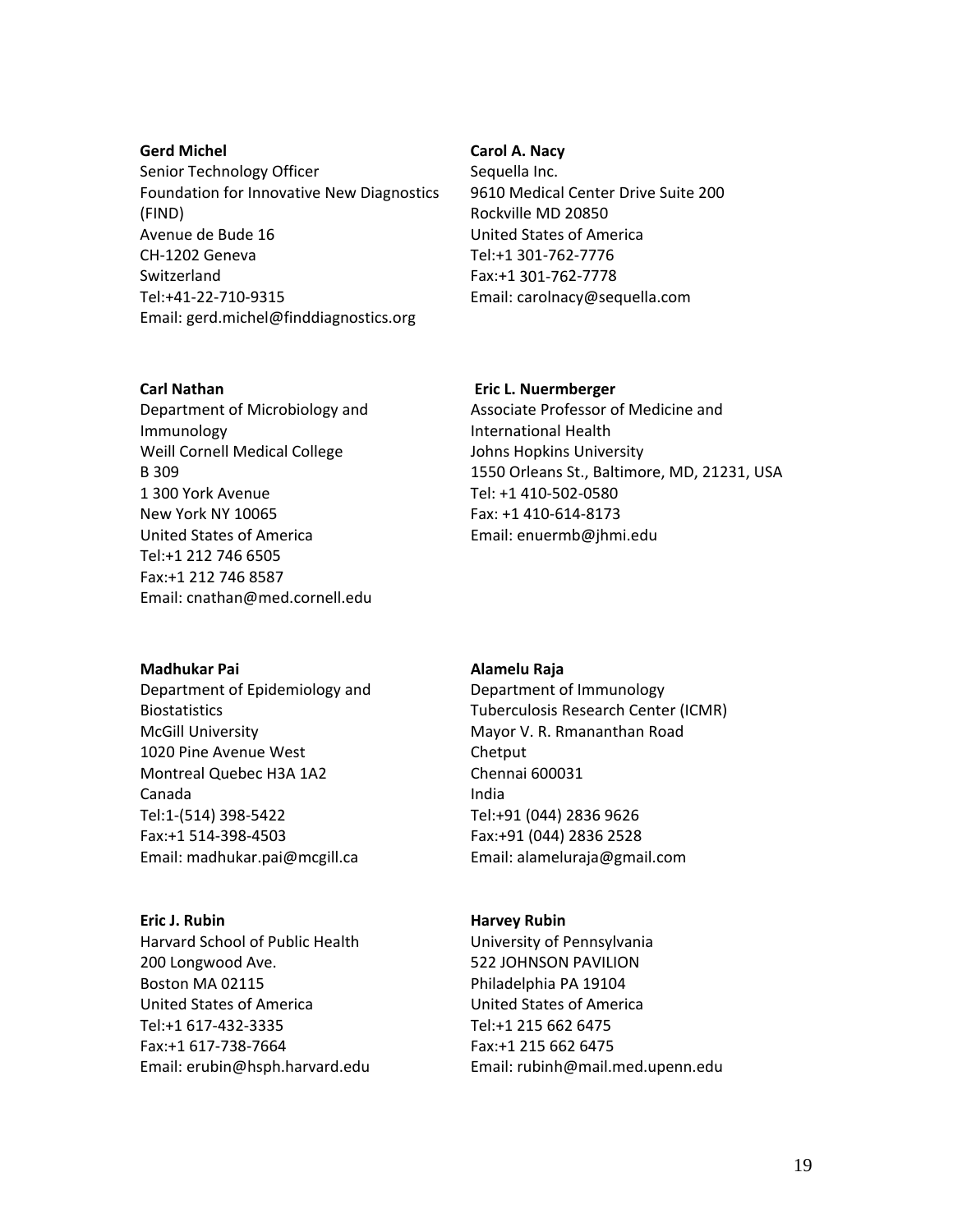## **Christine F. Sizemore**

Tuberculosis, Leprosy and other Mycobacterial Diseases Section National Institute of Allergy & Infectious Diseases (NIAID), NIH, DHHS 6610 B Rockledge Drive, Room 3313 Bethesda MD 20892‐7620 United States of America Tel:+1 301‐435‐2857 Fax:+1 301‐496‐8030 Email: CSizemore@niaid.nih.gov

#### **Donata Sizemore**

Vaccine Assessment Aeras Global TB Vaccine Foundation 1405 Research Blvd. Rockville MD 20850 United States of America Tel:+1 301‐547‐2869 Fax:+1301‐547‐2901 Email: dsizemore@aeras.org

## **David R. Sherman**

Seattle Biomedical Research Institute 307 Westlake Ave N, Suite 500 Seattle WA 98109 United States of America Tel:+1 (206) 256‐7242 Fax:+1 (206) 256‐7229 Email: david.sherman@sbri.org

## **Douglas Young**

MRC National Institute for Medical Research and Imperial College Flowers Building, Norfolk Place London SW7 2AZ United Kingdom Tel:+44 207 594 3962 Fax:44 20 7594 3076 Email: d.young@imperial.ac.uk

## **Jelle Thole**

Tuberculosis Vaccine Initiative Runderweg 6 Lelystad 8219 PK Netherlands Tel:+ 31‐320‐238508 ; + 31‐320‐238050 Email: jelle.thole@wur.n

## **Ma Zhenkun**

Global Alliance for TB Drug Development 40 Wall Street New York NY 10005 United States of America Tel:646‐616‐8633 Email: zhenkun.ma@tballiance.or

## **Andrew A. Vernon**

Clinical and Health Systems Research Branch DTBE/NCHHSTP Centers for Disease Control and Prevention MS E‐10 1600 Clifton Rd NE Atlanta GA 30333 United States of America Tel:+1 404‐639‐5341 Fax:+1 404‐639‐8961 Email: avernon@cdc.gov

## **Gehrd Walzl**

Biomedical Sciences, Faculty of Health Sciences Stellenbosch University Tygerberg 7505 South Africa Tel:27 21 9389158 Fax:27 21 9389158 Email: gwalzl@sun.ac.za